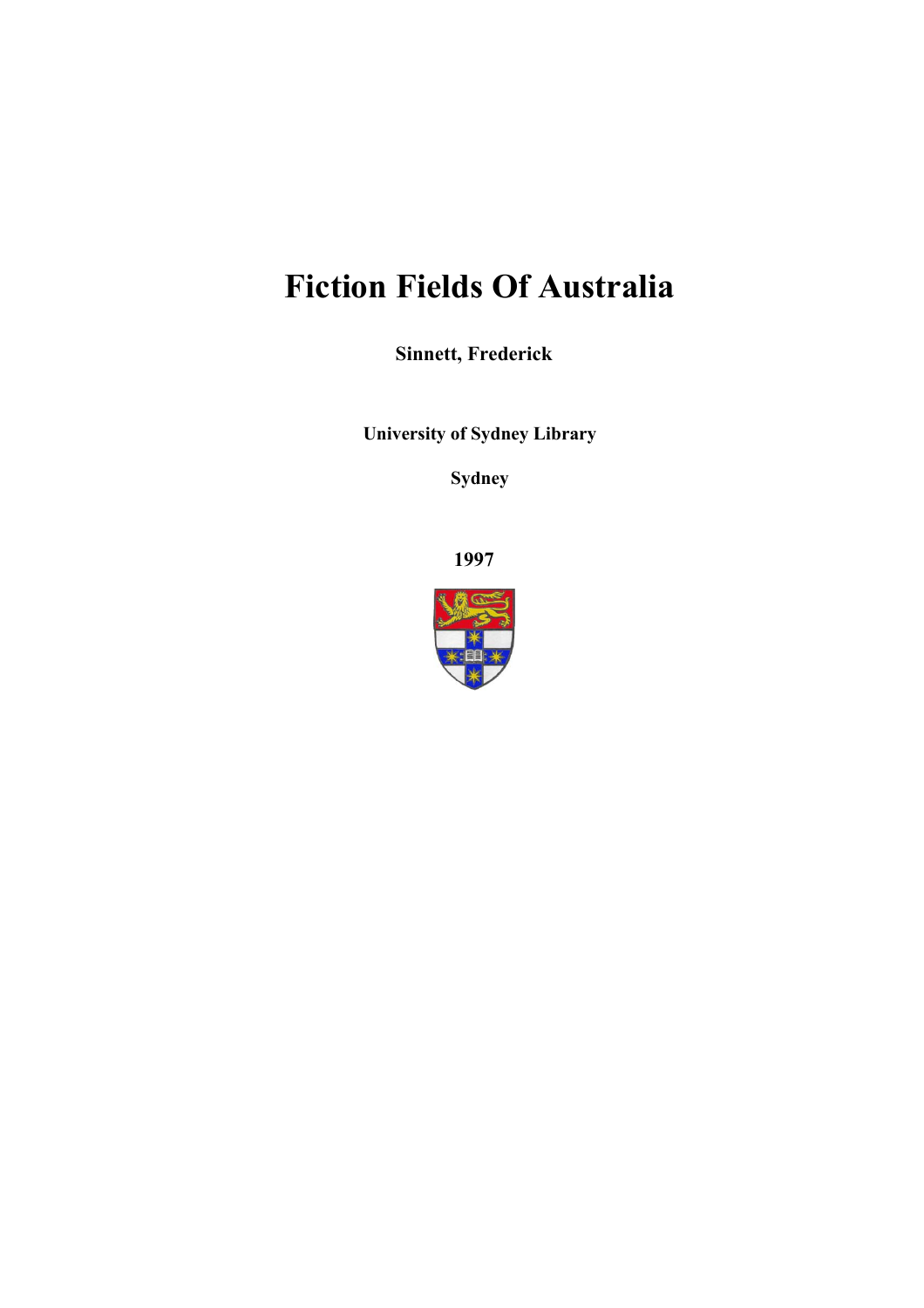#### **http://setis.library.usyd.edu.au/**

 © University of Sydney Library. The texts and Images are not to be used for commercial purposes without permission

#### **Source Text:**

 Prepared from the article appearing in Journal of Australasia, Volume 1, July to December 1856, published by George Slater Sydney 1856

 All quotation marks retained as data All unambiguous end-of-line hyphens have been removed, and the trailing part of a word has been joined to the preceding line.

First Published: 1856

052A *Australian Etexts essays criticism 1840-1869 prose nonfiction*

**7th February 1999** Creagh Cole Coordinator Final Checking and Parsing

## **Fiction Fields Of Australasia**

**From: Journal of Australasia, Volume 1, July to December 1856** 

**Sydney** 

**George Slater** 

**1856**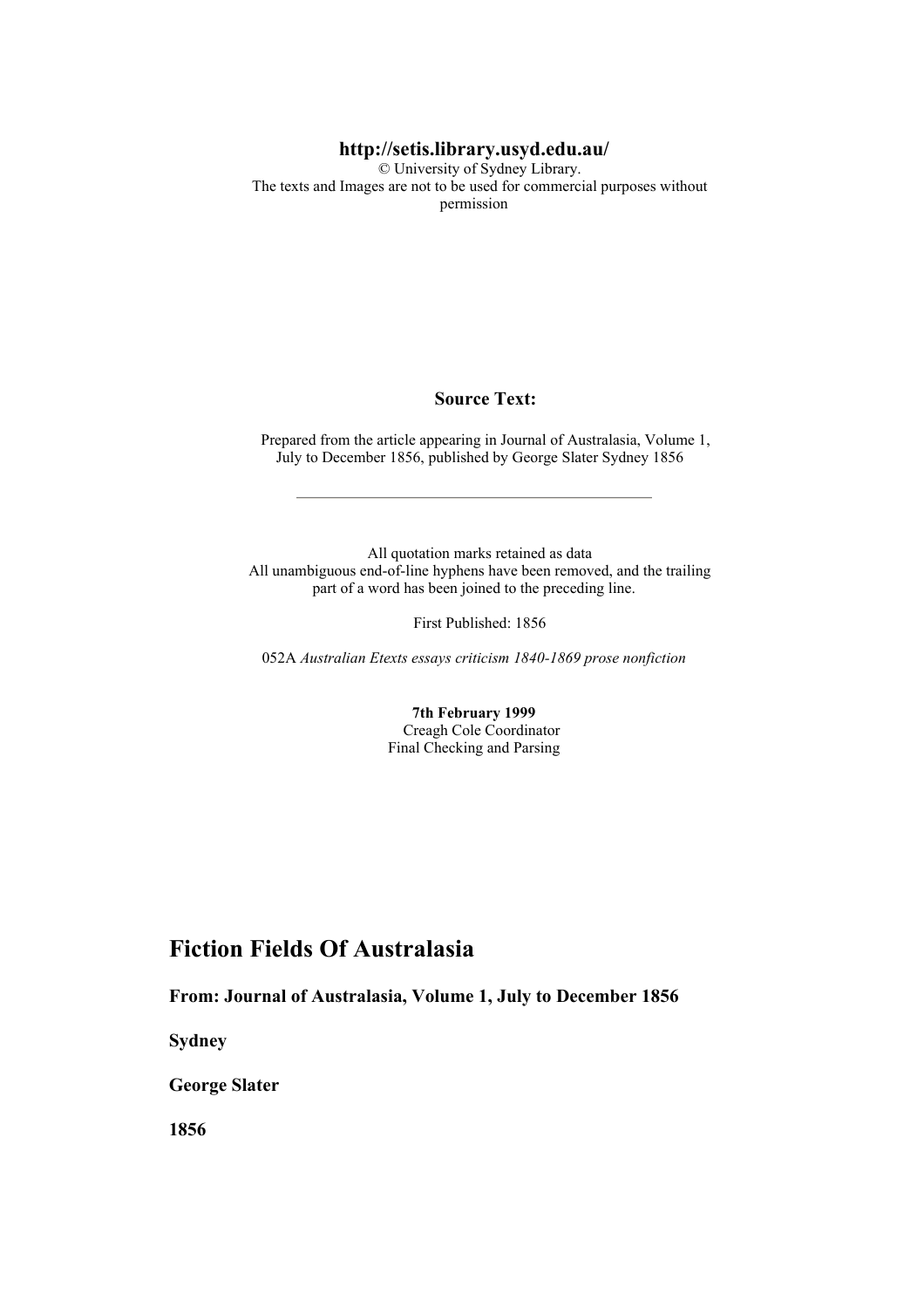## **The Fiction Fields Of Australia**

### **From Journal of Australasia Vol. 1, July to December 1856, pp. 97-105; 199-208**

 MAN can no more do without works of fiction than he can do without clothing, and, indeed, not so well; for, where climate is propitious, and manners simple, people often manage to loiter down the road of life without any of the "lendings" that Lear cast away from him; yet, nevertheless, with nothing between the blue heaven and their polished skins, they will gather in a circle round some dusky orator or vocalist, as his imagination bodies forth the forms of things unknown, to the entertainment and elevation of his hearers. To amend our first proposition, then, works of fiction being more necessary, and universally disseminated, than clothing, they still resemble clothing in this, that they take different shapes and fashions in different ages. In the days of Chaucer —

"First warbler, whose sweet breath Preluded those melodious bursts that fill The spacious times of great Elizabeth With sounds that echo still" —

 didactic and descriptive poetry was almost the only recognized vehicle of fiction. Then came the bursts that Chaucer preluded; and in Shakspere's days the dramatic form prevailed over all others. For some time afterwards every kind of feeling and thought found its expression in miscellaneous verse; and (though he was, of course, not the first novelist) Fielding, probably, set the fashion of that literary garment of the imagination, which has since been almost exclusively worn — the novel. In the shape of novels, then, civilised man, at the present day, receives the greater part of the fictitious clothing necessary to cover the nakedness of his mind; and our present inquiry is into the feasibility of obtaining the material for this sort of manufacture from Australian soil. We are not, of course, questioning the practicability of writing novels in Australia. Thackeray might have begun "The Newcomes" in Kensington, and finished the book in Melbourne, as well as on the Continent. Our inquiry is into the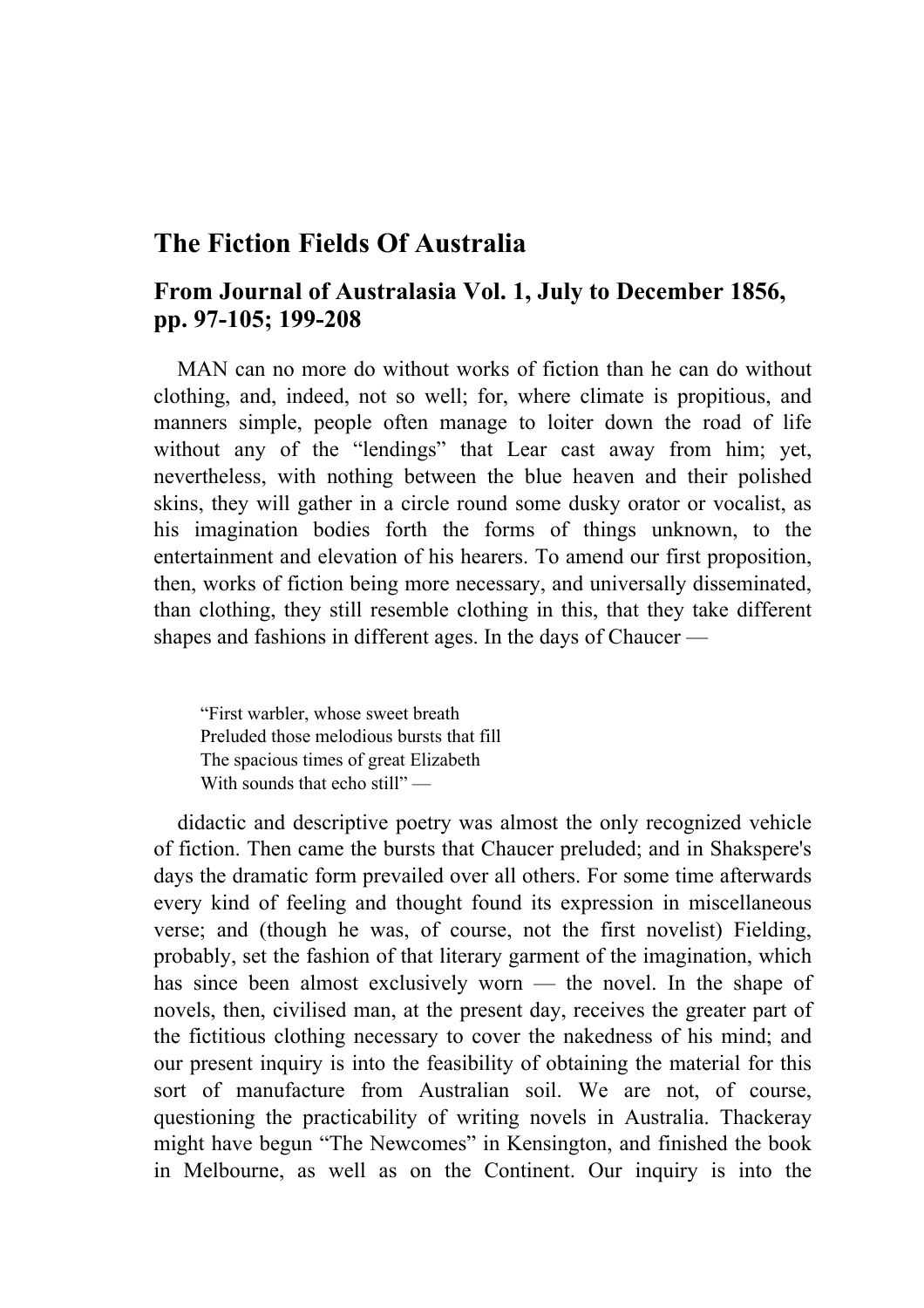feasibility of writing Australian novels; or, to use other words, into the suitability of Australian life and scenery for the novel writers' purpose and, secondly, into the right manner of their treatment.

 A reference to the second topic almost forestalls the necessity of our stating the distinct conviction by which we are possessed, that genuine Australian novels are possible; and, as a corollary from their being possible, it follows, with apparent obviousness, that they are desirable, inasmuch as it is desirable that the production of things necessary or comfortable to humanity should be multiplied and increased.

 First, however, we must deal with the possibility; for, it has been our lot to fall in with men, by no means altogether given over to stupidity, who deem, what Signor Raffaello calls, "this bullock-drivers' country" to present a field, not by any process whatsoever to be tilled and cultivated so as to produce novels, for some ages to come. The real reason, we take it, why our incredulous acquaintances arrived at the opinion they expressed, is, that such cultivation has not yet prospered to any remarkable extent; and that it is always difficult to believe in the possibility of anything of which there is no existing example and type. But, as this particular reason for disbelief is one which, while it has much actual weight over men's minds, is not often openly advanced, some more specific and respectable arguments were required, and, accordingly, were soon forthcoming.

 In the first place, then, it is alleged against Australia that it is a new country, and, as Pitt said, when charged with juvenility, "this is an accusation which I can neither palliate nor deny." Unless we go into the Aboriginal market for "associations," there is not a single local one, of a century old, to be obtained in Australia; and, setting apart Mr. Fawkner's pre-Adamite recollections of Colonel Collins, there is not an association in Victoria mellowed by so much as a poor score of years. It must be granted, then, that we are quite debarred from all the interest to be extracted from any kind of archeological accessories. No storied windows, richly dight, cast a dim, religious light over any Australian premises. There are no ruins for that rare old plant, the ivy green, to creep over and make his dainty meal of. No Australian author can hope to extricate his hero or heroine, however pressing the emergency may be, by means of a spring panel and a subterranean passage, or such like relics of feudal barons, and refuges of modern novelists, and the offspring of their imagination. There may be plenty of dilapidated buildings, but not one, the dilapidation of which is sufficiently venerable by age, to tempt the wandering footsteps of the most arrant *parvenu* of a ghost that ever walked by night. It must be admitted that Mrs. Radcliffe's genius would be quite thrown away here; and we must reconcile ourselves to the conviction that the foundations of a second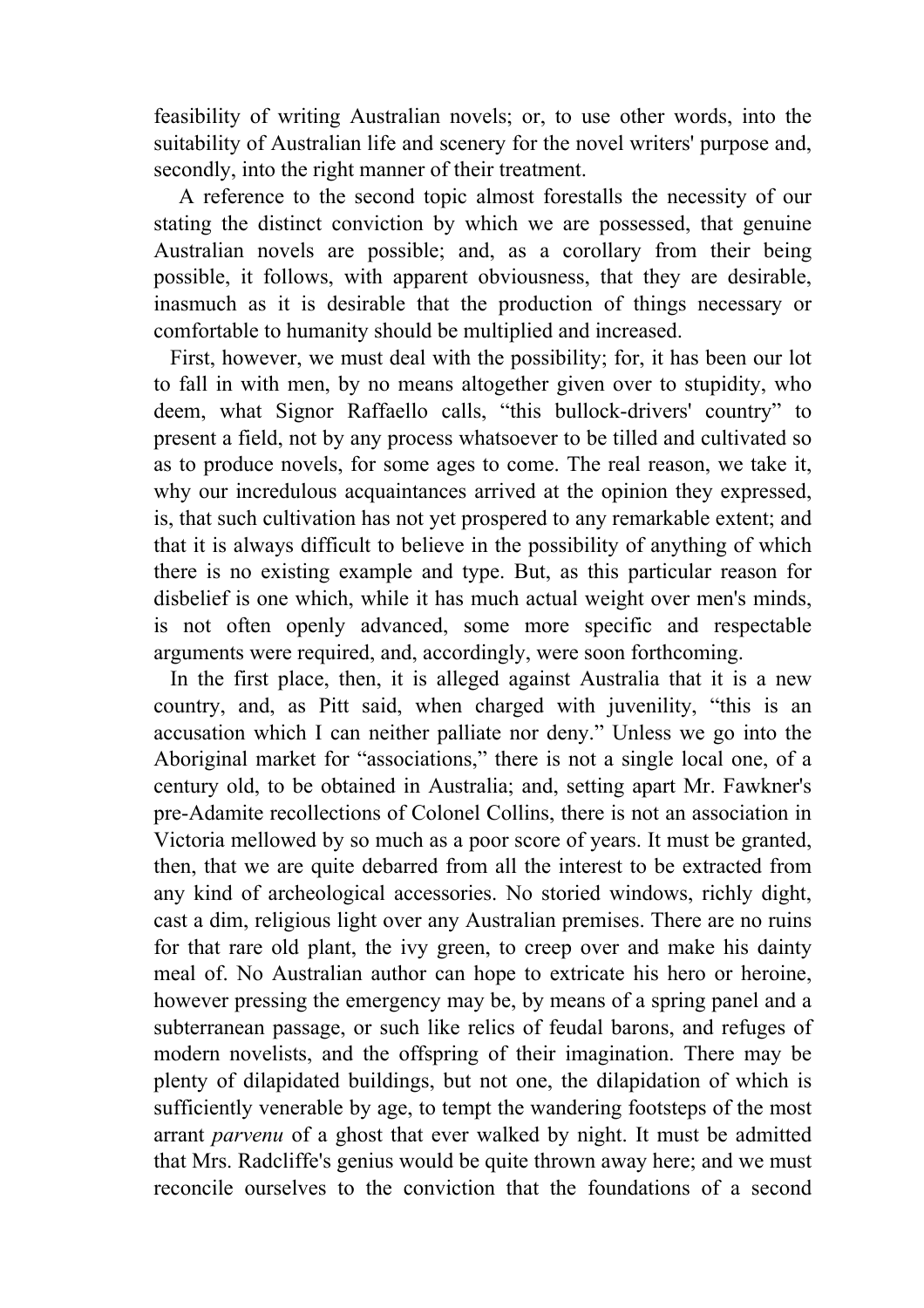"Castle of Otranto" can hardly be laid in Australia during our time. Though the corporation may leave Collins-street quite dark enough for the purpose, it is much too dirty to permit any novelist (having a due regard to her sex) to ask the White Lady of Avenel, or a single one of her female connections, to pass that way.

 Even if we survive these losses, the sins of youth continue to beset us. No one old enough for a hero can say,

"I remember, I remember the house where I was born,"

 apropos of a Victorian dwelling. The antiquity of the United States quite puts us to shame; and it is darkly hinted that there is not so much as a "house with seven gables" between Portland and Cape Howe.

 Mr. Horne, in his papers on dramatic art, observed very truly, that one does not go to the theatre (or the novel) for a fac simile of nature. If you want that you can see nature itself in the street or next door. You go to get larger and more comprehensive views of nature than your own genius enables you to take for yourself, through the medium of art. In the volume of Shakspere's plays, for example, is compacted more of nature than one man in a million perceives in a life's intercourse with the world. Shakspere, like all the kings of fiction, was a great condenser. We are not detained by him, except occasionally, and, for subsidiary artistic purposes, with mere gossip about the momentary affairs of the men and women brought upon the scene. A verbatim report of a common evening's conversation would fill a book, and the greater part of what would be reported would be quite uninteresting, uninstructive, and unconducive to the purposes of art. The author of genius leaves no apparent gaps in the discourse; and brings about in the reader's mind a half-illusion that he is listening to a complete and unstrained dialogue; whereas, in fact, the speeches are so concise, and in such sequence, that we only have the essence of any possible conversation. Conversation is one of the essential processes of the writer of fiction, whatever form he may adopt — otherwise the description of years of life would take years to read.

 Now, in the old world, we are accustomed to this kind of conversation; to conversations not reported verbatim, but artistically. From Shakspere downwards hundreds of authors have performed this service with admirable general fidelity; and have, at the same time, with artistic skill, concealed the evidences of their own labor as effectually as the sculptor does, in whose smooth and finished marble no mark of the chisel is to be discerned. This much, which is entirely due to the manner of the narrative, we have suffered ourselves to believe an attribute of the matter; and, because daily life, which is not much more prosaic on one part of the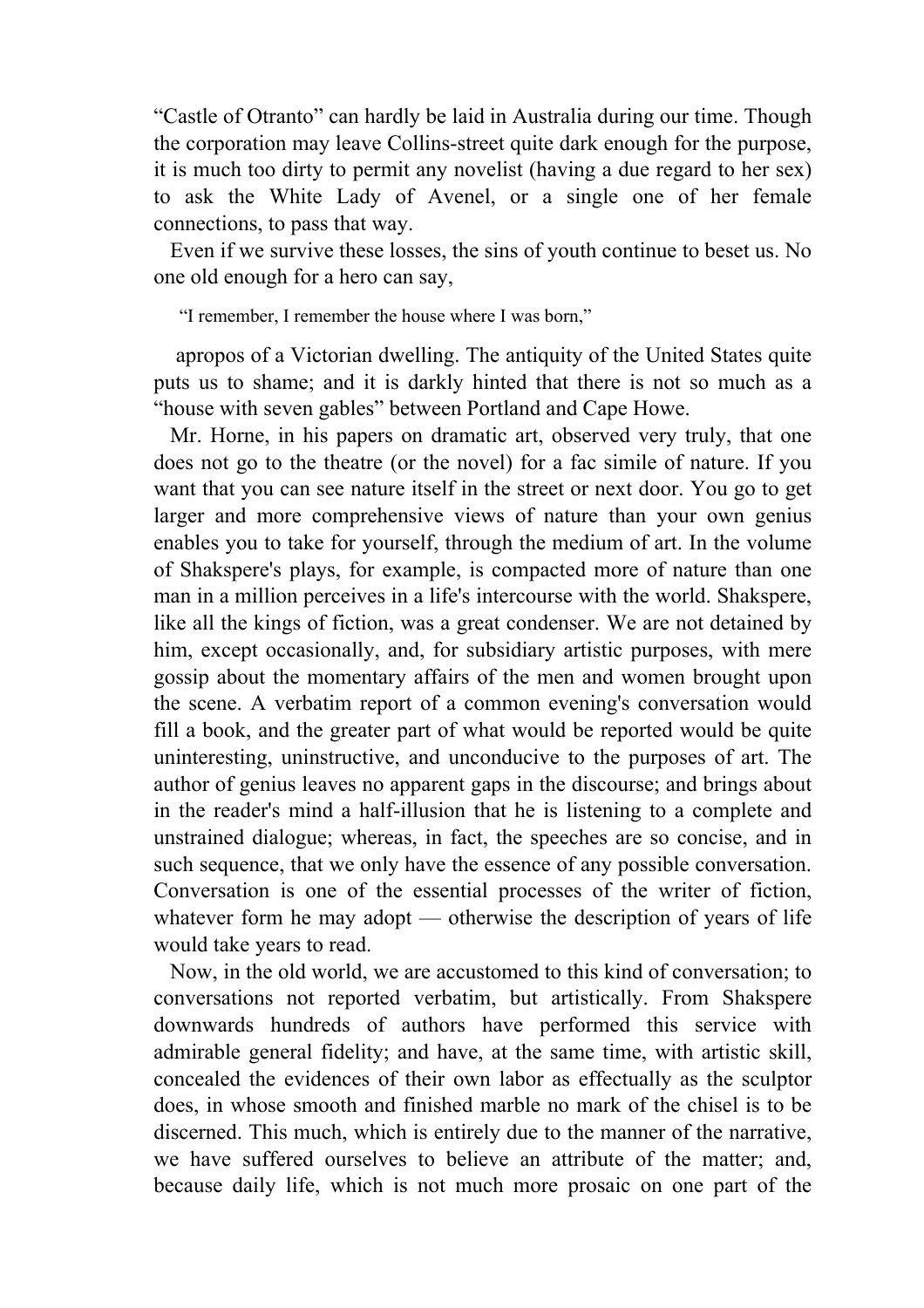earth's surface than on another, has been, in the old world, so often and so admirably converted to the purposes of art, we fancy it to be peculiarly adapted to those purposes. Here we have not been accustomed to see nature through the medium of art, but directly; and though, to the eye of genius, "the earth and every common sight" possesses a "glory and a freshness," and needs no abridgement or coloring, yet to possess such powers of perception is the privilege only of one among thousands. The great mass of mankind can only hope to catch glimpses of the glory of "every common sight," when genius holds it up for them in the right light. This genius has not yet done for Australian nature. Most of us have had more than enough of positive Australian dialogue, but we have never read an Australian dialogue artistically reported. We have heard squatter, and bullock-driver, and digger, talk, and we think it would be very uninteresting, no doubt; and a verbatim report of the conversation of Brown, Jones, and Robinson, in the old world, would be equally uninteresting, but we know by experience that genius can report it so as to be interesting — yet to leave it the conversation of Brown, Jones, and Robinson still. The first genius that performs similar service in Australia will dissipate our incredulity, as to this matter, for ever.

 It is not to be assumed that, if the life going on about us seem somewhat slow and tedious, the picture of it must be equally so; for the picture is microcosmic, and does not reproduce the life itself, but a compact and comprehensive likeness of it, that enables us to see, in a few minutes, and in true perspective, the scenes which, in actual existence, we plod through only in the course of years. It is, however, superfluous to deal theoretically with the objection, that fiction cannot properly deal with things close upon the foreground of our observation, because it is destroyed by experience. European novelists, during one period, thought that their works acquired an extra charm by dealing chiefly with distant times and places. Scott's genius invested distant times and places with such interest that people began to fancy such distance an essential of such interest. Dickens, on the contrary, by his genius, suddenly awoke London to a perception of the artistic uses that could be made of every-day London life; and men, in the constant habit of having their boots cleaned at Borough inns, were startled to find how the "boots" at a Borough inn might be a Sam Weller. Thackeray has, perhaps, gone still farther in selecting his characters from the precise time and circle of his readers. From his pages many old habitués of clubs first acquire a true understanding of club life, and the majority of his admirers are, perhaps, most delighted with seeing their own experiences reproduced to them by this master mind, with the exquisite and seemingly intuitive sense which belongs to him — of the manner in which true art makes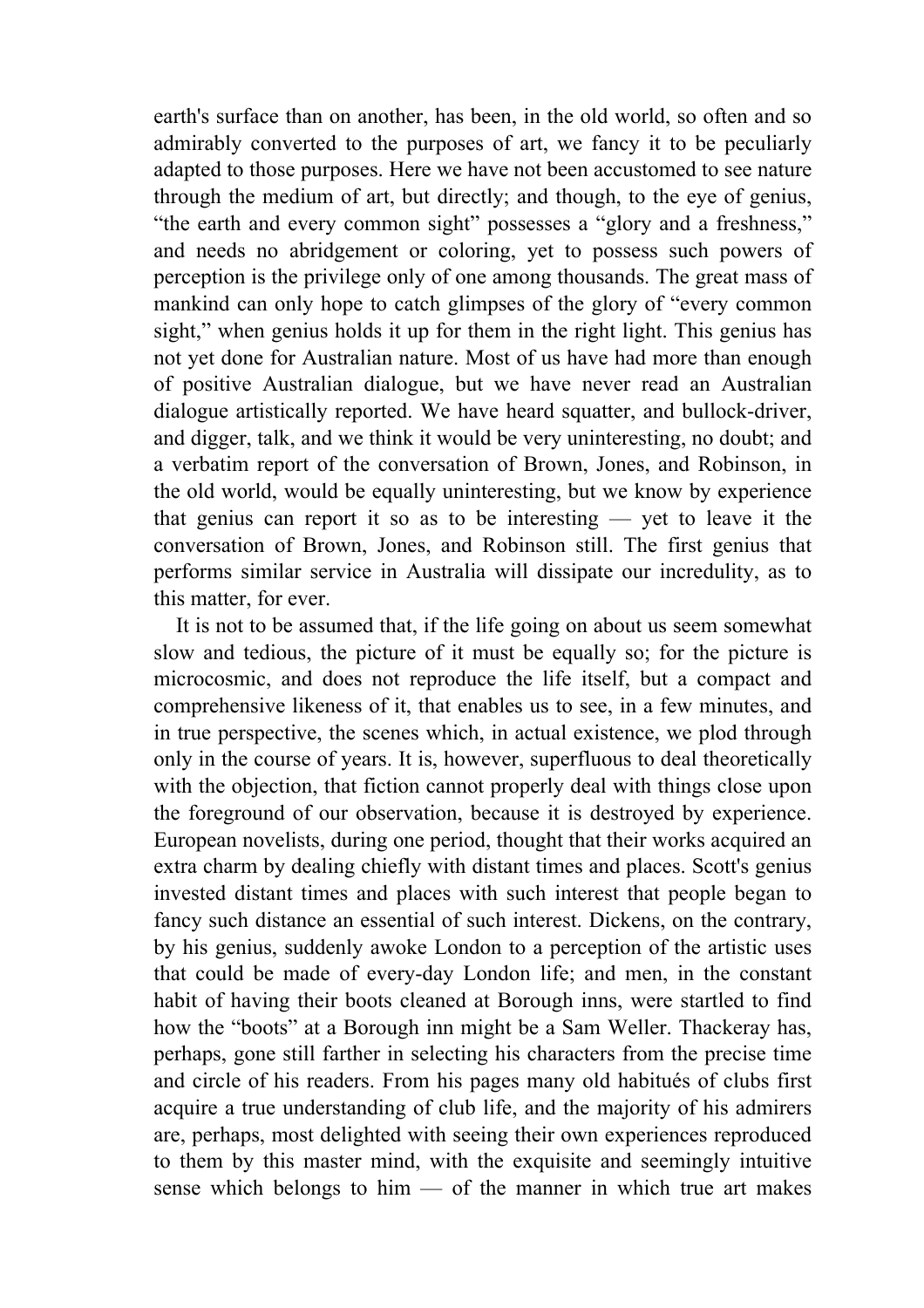keenly pleasurable the contemplation of what, in its absolute shape, we tire of every day of our lives. The most successful and delightful novels of the present day are so invariably those which deal with immediately surrounding circumstances, both of time and place, that we shall not discuss farther the second objection we have noticed. A somewhat cognate objection — that of the smallness of the community among which the scenes of Australian novels must at present be necessarily laid — we shall deal with hereafter.

 The first is — that details of time and place are to the novel writer what costume is to the painter. Your hack artists, who, year after year, go "fossicking" for artistic nuggets in such rich but exhausted claims as the Vicar of Wakefield and Don Quixote, and who present the Royal Academy every May with their views of how Moses looked when he brought back the gross of green spectacles, and how Sancho twirled in the air when he was tossed in the blanket, or, when aiming at the truth historical, condemn Edward's wife to suck his wounds through all time, and Alfred to neglect everlasting cakes in a perpetual neatherd's cottage, are unable to construct a picture out of nature's own materials; they can only copy the microcosmic pictures of others. Some there be, even, who are more undisguisedly the painters of costume, and whose pictures merely stand in the place of a *Belle Assemblée* to a bygone generation. These are great in the peculiarities of armours and doublets, and tell us, with the nicest accuracy, how the barons and John *dressed* — when he signed the great charter — and nothing more. But the true artist, whether he work with brush or pen, deals with nature, and with human feelings and human passions; and the question of clothing is considered for the sake of accuracy and unity, and as an accident, not as an essential.

With respect to feelings and passions, then, which of them is there excluded from Australian soil? Certainly not that master passion which is the fiction writers' most Constant theme.

"All thoughts, all passions, all delights, That ever move this mortal frame, Are but the ministers of love, And feed his sacred flame."

 "Love rules the court, the camp, the grove," and Australians as effectually as dwellers in old countries; and all the joys and sorrows of that emotion — which wise people, aged sixty and upwards, and other noncombatants in Cupid's warfare, laugh at and long for — are present for the novelist to deal with, as he tells, in some new form, the oft-told tale of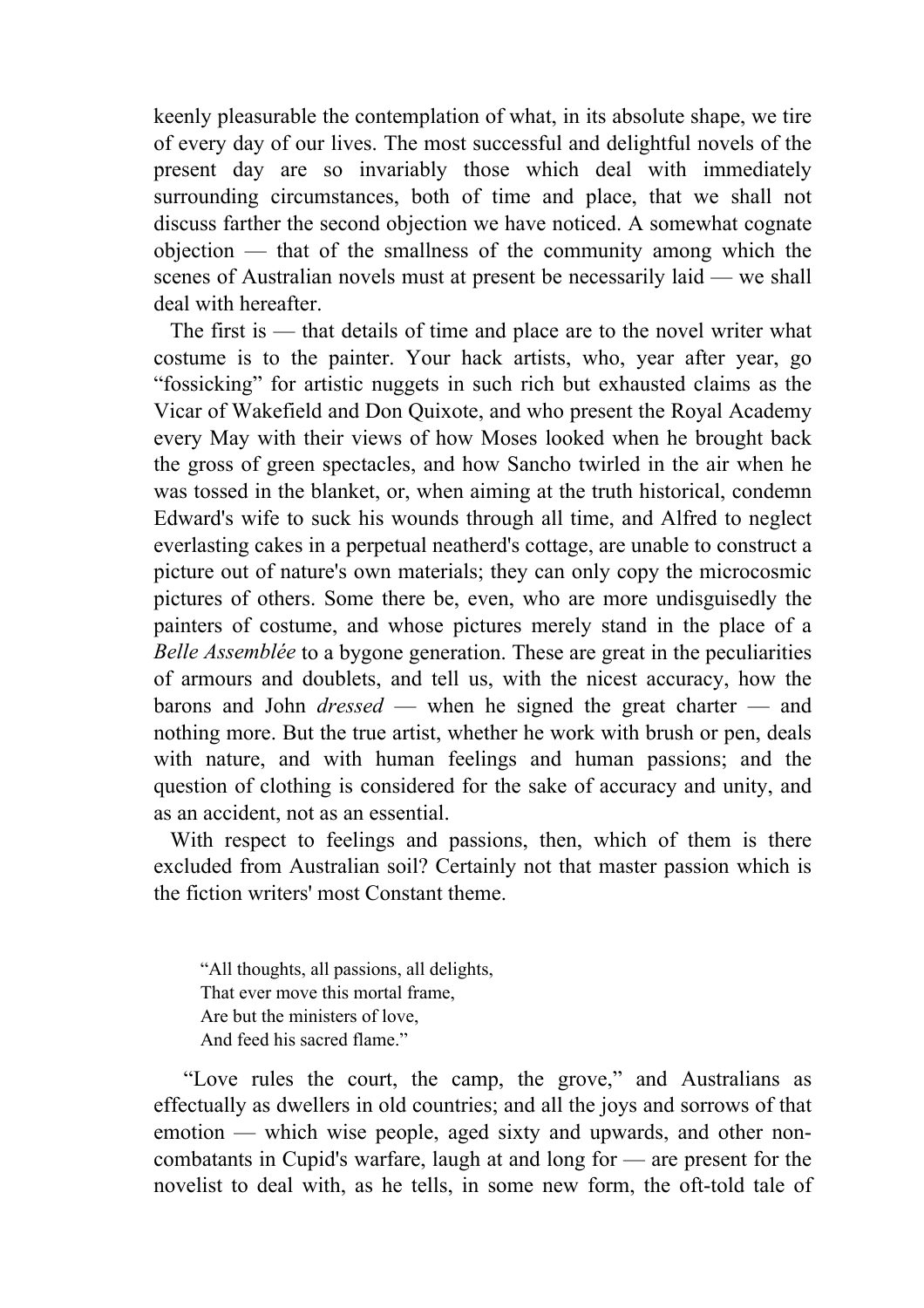which mankind never tires. Nay, the very fact that numberless lovers are here separated from their loves, should suggest a thousand various stories and situations, peculiar, in their details, to the soil, and yet dealing with a cosmopolitan and universal interest.

 Is the opposite feeling of hate banished from Australia? We could contentedly give up the possibility of Australian novels for the assurance that we resided in such a utopia. Alas! that such a perfect reality cannot be obtained by the sacrifice of so much novelists' capital.

 Is avarice extinct among us? Most emphatically, No! And with the presence of avarice, we have that of all the schemes, and plots, and wiles with which the avaricious man ministers to his fault. The rapid turns and changes of this place give, indeed, peculiarly free scope for developing the romance of money-making; and it is not to be overlooked that the desire to make money has good as well as bad phases. Novelists would not have been true to their vocation of giving "a picture in little" of the world as it really is, if they did not, at the present time, cause the plots of their stories very often to turn upon pecuniary failures and successes. Money means command over almost all external things and resources, and is left out of Consideration only by those old romancists whose knightly heroes were comfortably provided with whatever their authors thought good for them without the vulgar and mundane necessity of what we call "making" money" — a slow and unromantic process, quite incompatible with their gallant and adventurous lives. Novel heroes now no longer have their occasions supplied out of treasure chambers bursting open to a potent "open sesame." We deal with money in a more business-like way. We fight for it in the chancery court as plaintiff in the great case of Jarndyce and Jarndyce — we lose it in the Bundelcund bank — uncle John muddles away the property of Mr. Caxton, senior; and hero Pisistratus has even to find his way out to this very country of Australia to retrieve the family fortunes. Novel heroes must not expect, in these days, to lead lives of perfect freedom from pecuniary difficulties and embarrassments, any more than other people. They enjoy, as it is, an unfair advantage in the certainty they have of making fortunes in the long run. To judge, however, by the spirit that authors have recently been evincing, there is no security for the poor fellows being left in possession of even this advantage much longer.

 A novelist, indeed, can invest more people with the desire to make money than he can even bring the passion of love to bear upon;— for, with respect to money-makers, the means and ends are alike infinitely various, and susceptible of being adapted to every possible age and character. Ralph Nickleby, and his nephew Nicholas, had, in common, the wish to make money, but the wish in the one was associated with all that was base, and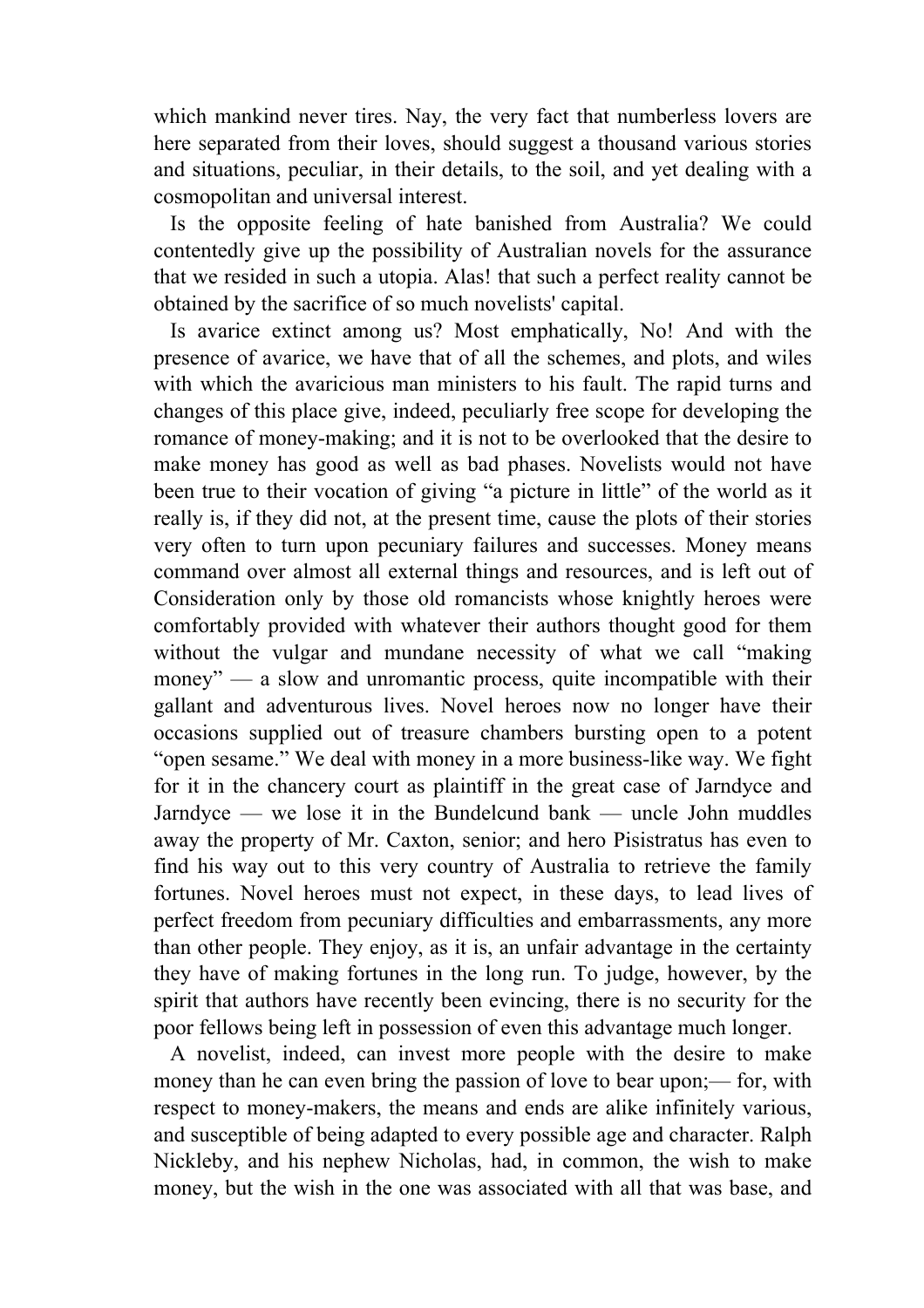mean, and sordid, in the other with the best and noblest hopes and desires. There is no source of interest connected with money-making of which the Australian novelist cannot avail himself. The means and the motives are at his own command, and he can make us watch the process with every feeling, from that of perfect sympathy to perfect scorn, according to the genius and skill with which those means and motives are conceived and pourtrayed. At the same time, he can make his tale thoroughly Australian. The events may be true and natural to this place, while impossible for any other. We need not labor to shew that the same truth holds good of the feelings and passions. We have here "the same organs, dimensions, senses;" as the good folks in Europe. "If you tickle us, do we not laugh? If you prick us, do we not bleed?" Human nature being the same, the true requisites of the novelist are to be found in one place as well as in another. Australia offers fresh scenery, fresh costumes, and fresh machinery, new as to its details — great advantages, to those that know how to use them and, for the rest, presents a field neither better nor worse than most others, in which people love, and hate, and hope, and fear, and strive, and are disappointed, and succeed, and plot, and scheme, and work out their destinies, and obey the good and evil impulses of their infinitely various natures.

 One word as to scenery. Many worthy people thought railways would put an end to romance in England. The new police act, it was conceived by others, would be equally destructive to the raw material of novels. The romance of robbery, some imagined, ended when robbers ceased to wear gold-laced coats and jack boots, and to do their business on horse-back. The genius of fiction, however, can accommodate herself to greater changes than these, and remains just as fresh and as blooming under circumstances that make people, unacquainted with the invulnerable hardiness of her constitution, predict her immediate decline and death. For our part we hold that there is comparatively little in the circumstance, and almost all in the genius that handles it; but those who believe in mounted robbers, and mourn over the introduction of railways, should feel that in Australia the novelists' golden age is revived. When Waverley travelled up from London, to visit his northern cousins, the Osbaldistones, he went on horseback, and took a fortnight over the journey — that is the way we manage here to this very day. There was a great deal of "sticking-up" then, and there; and there is here, and now. Sir William of Deloraine had to swim the stream that it would have spoiled a magnificent description for him to have crossed by a cast-iron bridge, as he would do in the reign of Victoria; but in the colony which bears her name, the Central Road-Board cannot be accused of having destroyed the romance of the water-courses.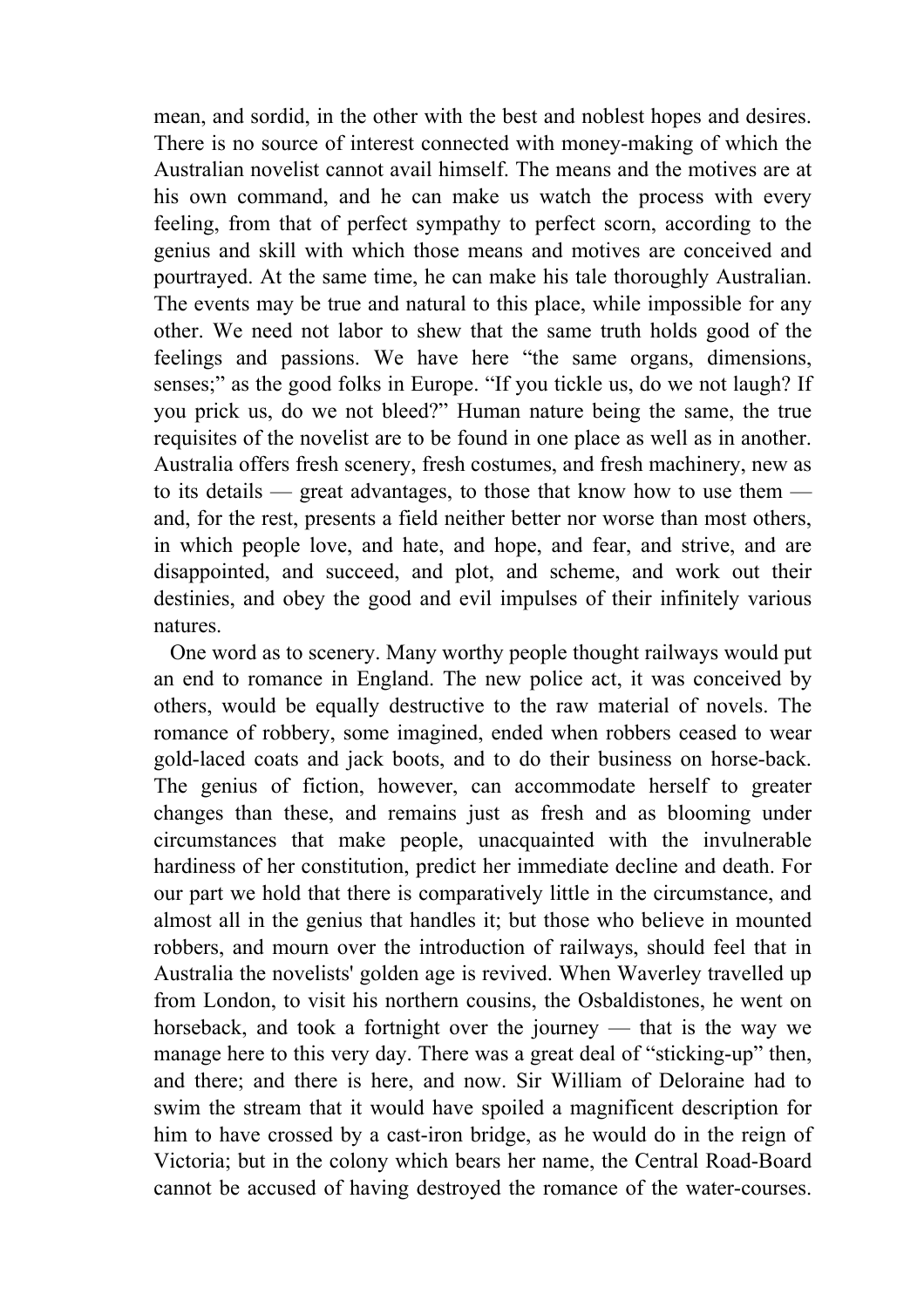How, in the name of gas-pipes and rural police, is a traveller to be lost and benighted in England now-a-days. Here he can be placed in that unpleasant but interesting predicament, without violating, in the least, the laws of perfect probability. Look at a railway map of England, and see where

"Now spurs the lated traveller apace To gain the timely inn."

 He has no control over the iron-horse that whirls him along, and when he gets to the terminus he gains the timely inn in a Hansom cab. Here the description applies with precise accuracy. In short, the natural and external circumstances of Australia partake much more of what we used to call romance than those of England, but we refuse to claim any advantage on this score, and content ourselves with reasserting that those who know how to deal with it can extract almost as much out of one set of circumstances as out of another, wherever the human heart throbs and human society exists.

 We explain the absence of any really first-class Australian novels simply by a reference to the mathematical doctrine of probabilites. It is only once in many years that there steps forth from among the many millions of the British people a novelist able to break up new ground, and describe phases and conditions of life undescribed before. The great mass of those that load the circulating library shelves

"Remodel models rather than the life."

 They only sing the same old song over again, "with variations." Like most painters, they fancy that they are imitating nature when they are only imitating pictures of nature previously painted. Just as hack orators can only quote from quotations, so hack novelists can only deal with such scenes and characters as have been put upon the stage before. Give them a set of circumstances, for the mode of handling which, for novelistic purposes, they have no precedent, and they know not what to make of it. Show them an actual living man, some type of whom is not to be found in already existing novels, and they can make no use of the material at all. They pass him as they pass thousands of good human materials every day without recognising their worth. When the real genius has once laid hold of the new material, however, and shown them how to mould him to the purposes of art, they can "remodel the model" *ad infinitum*, so much easier is it to steal out of books than to accept the gifts of nature.

 Well, then, we argue, if only now and then out of the population of all England there arises a novelist capable of breaking up fresh ground, it is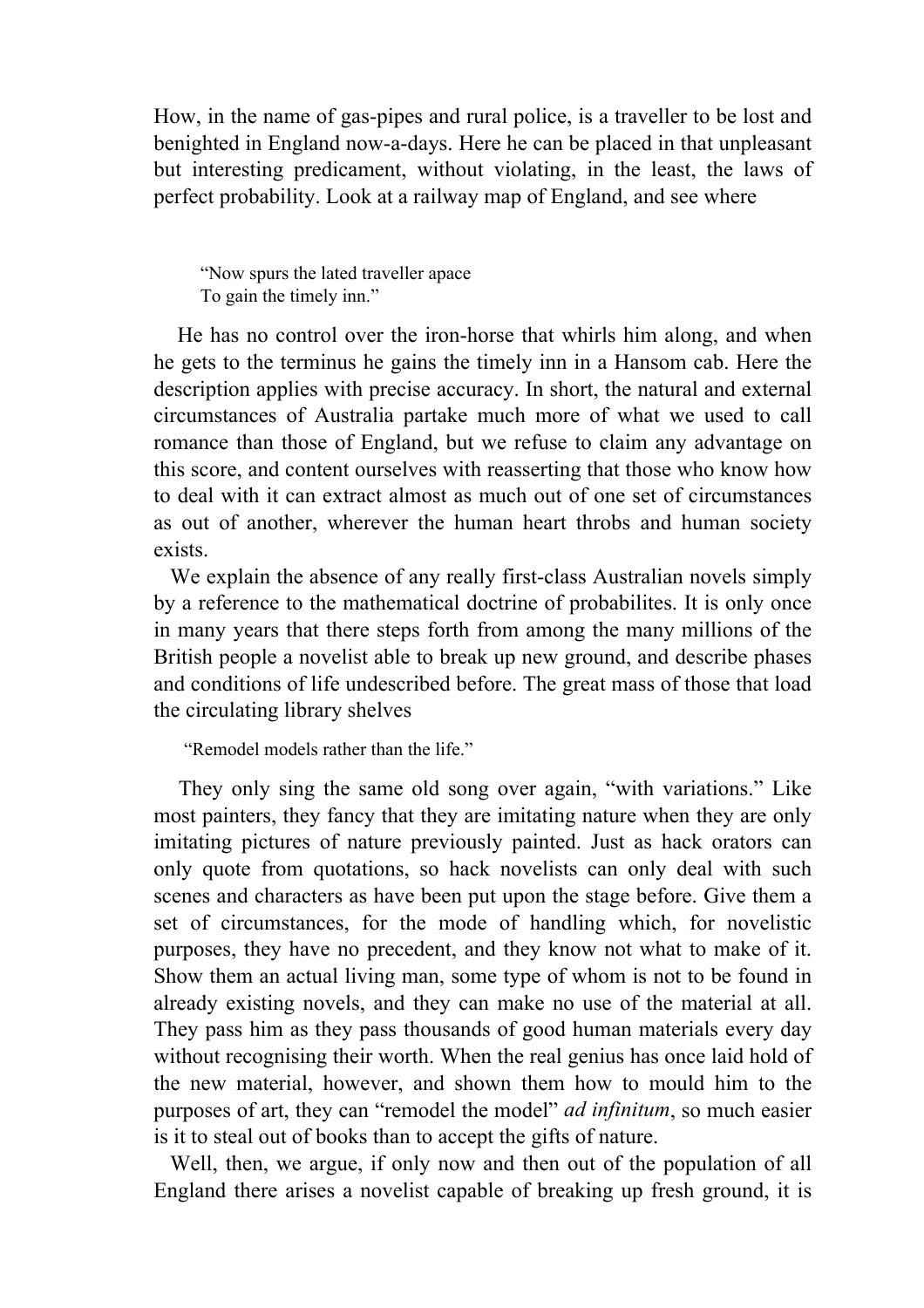not to be wondered at that no such man has yet risen here. Geniuses are like tortoiseshell tom-cats — not impossible, only rare. Every ten years one is born unto great Britain, but probably none exists in Australia, and a reason precisely analagous to this makes it improbable that we have at present among us any one capable of doing justice to Australian materials of fiction. There are not cats enough in Australia to entitle us to a tortoiseshell tom yet, according to the doctrine of averages.

 We have to confess that we labor under the same disadvantages as afflict the hacks and copyists, and we cannot, therefore, point out how the great untouched Australian quarry is to be rightly worked. Only as we roam about the motley streets, or ride through the silent bush, we have just sense enough to feel that, when the capable eye comes to look upon them, all these rude amorphous materials may be arranged in form of the highest and most artistic beauty. The recorders are tuneless only because there is no one who knows how to play upon them; in the right hands they will "discourse most eloquent music."

But if we have not the genius to say how the quarry is to be worked  $-$  if we had, we should work it instead of talking about it — we are able to see certain peculiar defects in the attempts that have hitherto been made at Australian novel writing, and one or two of these we will here point out.

 In the first place we may remark that most Australian stories are too Australian. and, instead of human life, we have only local "manners and customs", pourtrayed in them. The *dramatis personae* are not people with characters and passions, but lay figures, so constructed, and placed in such attitudes, as to display the costumes of the place and period. The few Australian novels which have been written are too apt to be books of travels in disguise. The authors are but voyagers, sailing under the false colors of novelists, and you might as well call the illustrations to Cook's voyages (depicting "natives of Nootka sound," "war dance among the Sandwich Islanders," &c.) pictures, as such works novels. They have their uses, doubtless, and are not to be despised, but they are, at best, works of simple instruction as to matters of fact, rather than works of art. If we were asked what was the first requisite of a novel, we should say human character. The second — human character. The third — human character. Even plot and incident comes afterwards, and the mere question of costume and local coloring after plot and incident. In most Australian stories the order is reversed, and Australian customs are pre-dominant. We must be careful not to be misunderstood here, or we might be supposed to say, what would be contrary to the whole tenor of our writing, and to imply that beau ideal Australian novels would only differ in trivial and minor things from any other novels. Let us, then, illustrate what we mean by an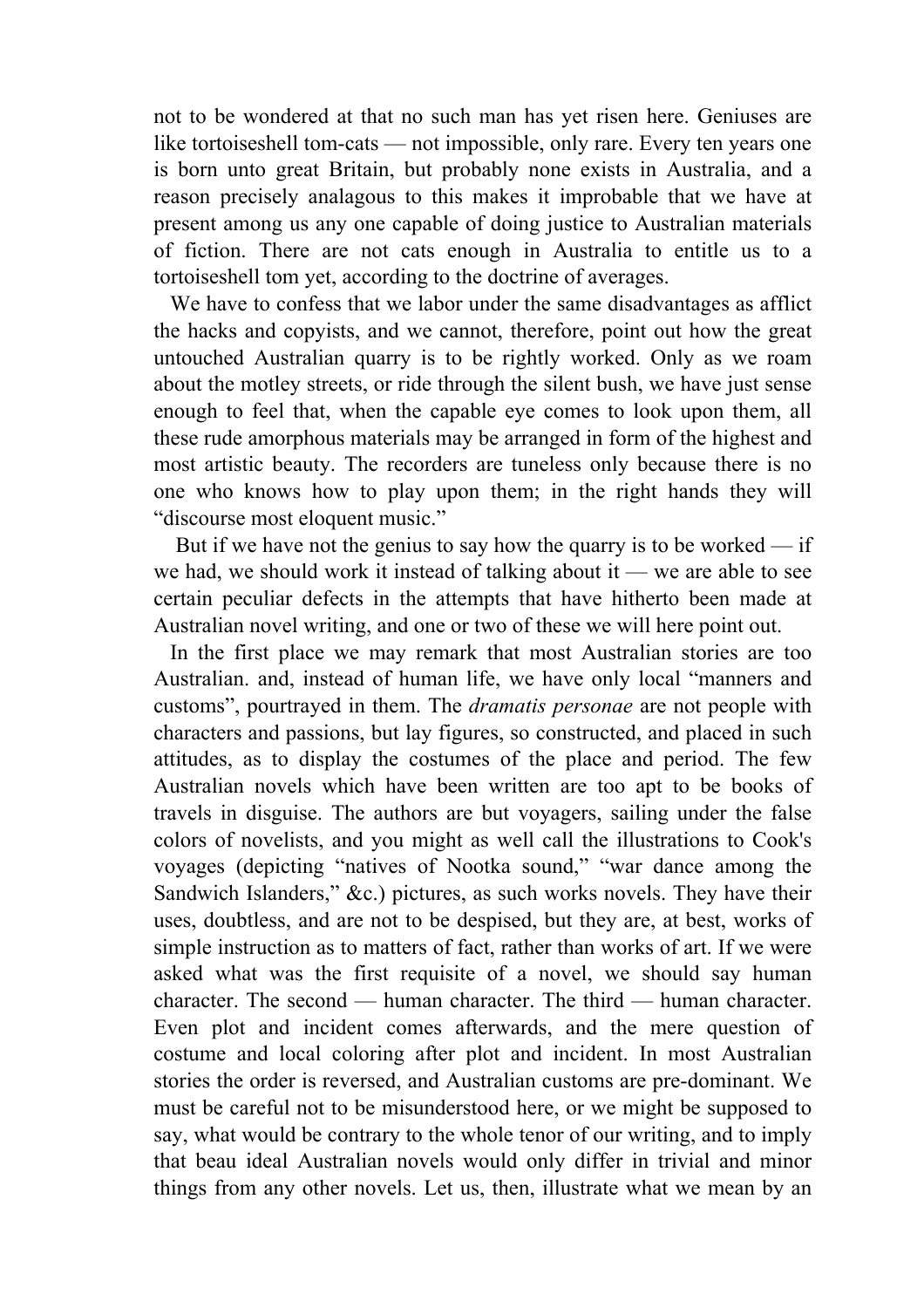example, and let us take the exquisite scene (from the Antiquary) in old Mucklebackit's cottage.

 That scene could have been laid no where else but in the dwelling of a fisherman upon the Scottish coast. No where else could the characters and incidents have developed themselves in that form. Grief for a son's loss is, indeed, not an emotion confined to one time and place; and such grief Scott could have brought before us in palace or hovel, as he pleased; but the novelist has to shew us the same human feelings and passions working under various circumstances and modified by them. Now, in the scene we speak of, all local circumstances — all local coloring — sound and striking as they are, are subordinated to this purpose. Everything else is merely accessory to the display of human character and passion; but human characters and passions are affected and changed by such accessory circumstances; and, thus, while the relative importance of the elements of fiction remains unaltered, the change in the lesser implies change in the greater, and the combined whole is new, and full of new interest. We have not space to extract the scene here, but, if the reader take sufficient interest in this kind of speculation, let him open the Antiquary and read the description again, and, perhaps, he will apprehend us better. If not, he will not regret reading it again for its own sake.

 Now, in the kind of novel we want to see written, but do not expect to read for some time, we want to see a picture of universal human life and passion, but represented as modified by Australian externals. The description of all these externals must then be truthful and complete, but subordinated to the larger purposes of fiction.

 In further illustration of the defect we allude to let us consider what a London story would be, if written in the spirit, and after the fashion, of most Australian Stories. The *dramatis personae* would walk the stage merely to illustrate, in their acts, the habits and peculiarities of London. The work would be a sort of amalgam of "The Great Metropolis," "The Book of Trades," "The Strangers' Guide to London," and "The Police Reports!" We should learn how different classes of people spend the twenty-four hours — how they live, and what they live upon. We should learn the manner in which policemen arrange their beats, and the system according to which cab fares are regulated. We should learn that there are butchers in Whitechapel, and noblemen in Mayfair. We should learn how London dairymen water their milk, and London bakers get up in the small hours to knead their dough with their heels, — but we should have no true novel, or work of art or genius. We should have a picture, not of human life, as modified by London externals, but of some London externals alone.

We had intended, in this paper, to have reviewed some of the best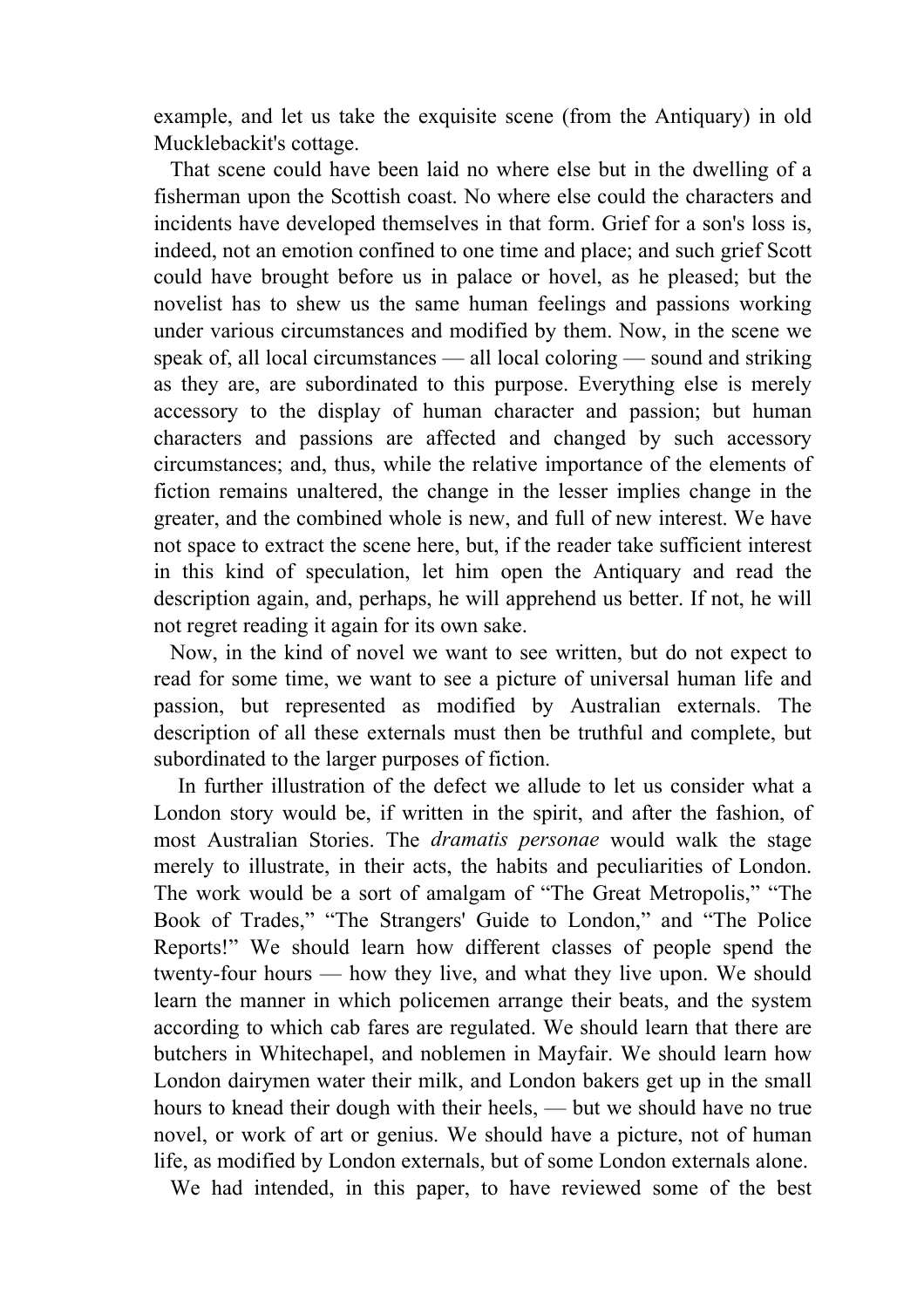Australian stories that have yet been published, but these general remarks have extended to such a length that we must postpone the fulfilment of this intention until next month. In the mean time we content ourselves with the concluding remark, that real genius is ever able to draw its inspiration from the rills that run at its own feet, and without travelling to Helicon — that everywhere nature has new beauties and truths for the eye and mind that know how to perceive and grasp them — and that, when we complain of her sterility, we should rather humbly confess our own. The fault is ours, if, in this fresh and vast country, peopled with men of all characters, and degrees, and nations, in which all human feelinge, and emotions are astir, in which the pulse of existence beats with almost feverish speed, we regard the whole scene as tame and prosaic, and able to furnish the materials for no books but ledgers. What should we have made of such far more barren places as have given up hidden treasures, and been made bright and beautiful for all generations, at the touch of such genius as his, for example,

 "Who trod in glory and in joy, Following his plough along the mountain side?"

#### **(Continued from Page 105.)**

 The month before last we cast a few rapid glances over these large and fertile, but almost untrodden, plains which stretch around us, in all directions, farther than the eye can reach, and to which even imagination can assign no definite bounds. This month we propose to examine some small patches that have already been cleared, and fenced, and cultivated, and to collect a few specimens of the fruit that they have yielded.

 Decidedly the best Australian novel that we have met with is "Clara Morison," the work (as we learn from the preface, written by some friend in England, where the book was published) of a young lady who, for many years, has resided in South Australia, in which colony the story is laid. Considered entirely apart from its Australian scenery and coloring, Clara Morison would be a book deserving careful criticism and much praise. It stands, we think, quite alone among all Australian stories yet published, in that it is free from the defect of being a book of travels in disguise. It is not written exclusively for distant readers, and as a means of giving lazy people an idea of what they call "life in Australia." It is not a work of mere description, but a work of art. The novel is no more Australian than results from the fact that the author, having been long resident in Australia, having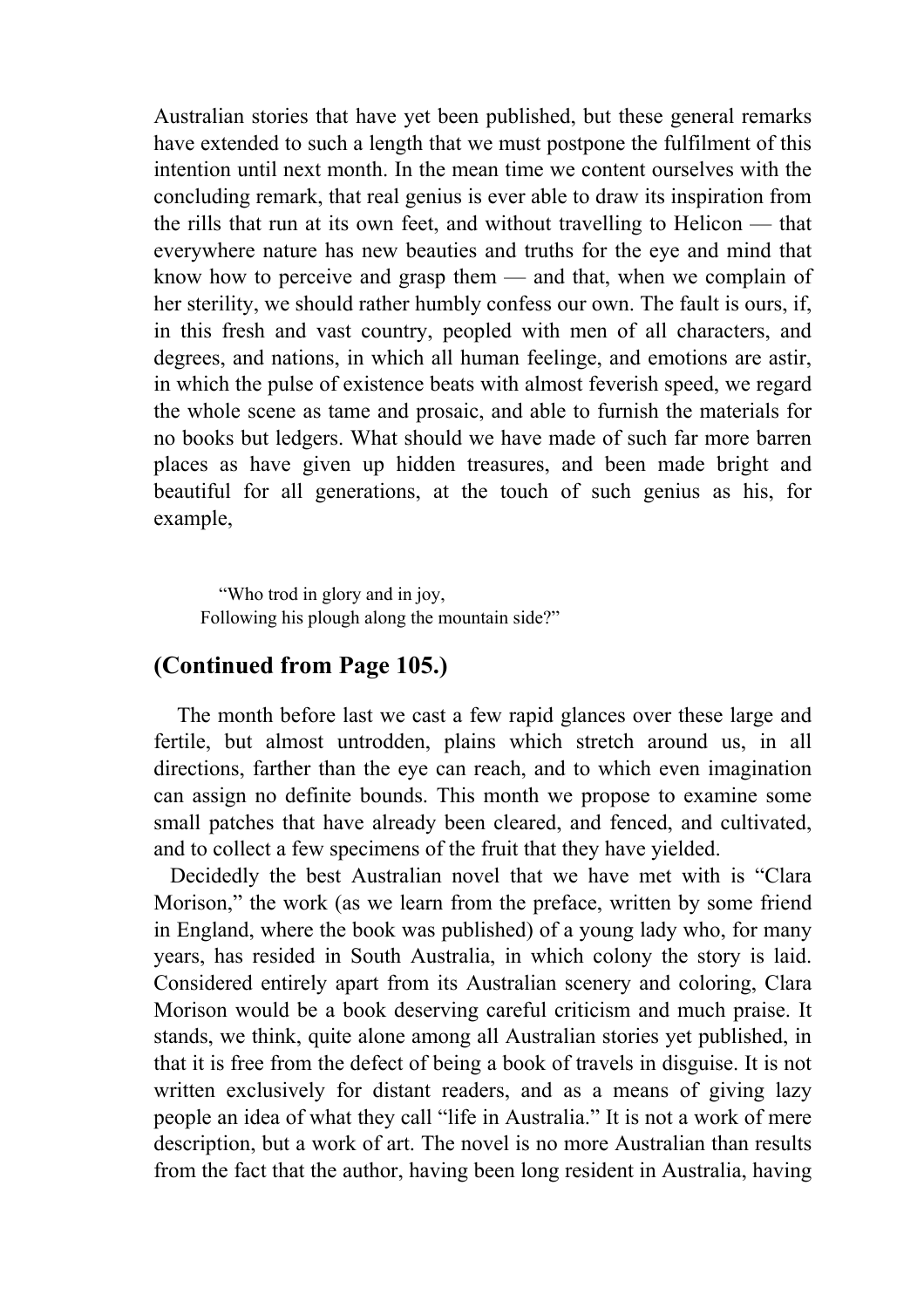a gift for novel writing and writing about what she knew best, unavoidably wrote an Australian novel. But the wish to illustrate local peculiarities has had very small sway over the mind of the author of Clara Morison. She has merely illustrated Australian life insensibly in the process of illustrating human life. Paul de Kock describes Parisian life because he writes novels and is a Parisian. Dickens describes London life because he writes novels and is a Londoner. The local coloring in each case is the accident — the pourtrayal of human life and interest being the essential. In the same way the Australianism of Clara Morison is not obtruded. The story is thoroughly Australian, but at the same time is not a deliberate attempt to describe the peculiar "manners and customs" of the Australians. The points of resemblance are more numerous than the points of difference between the inhabitants of various countries, and it is therefore destructive to the completeness of any picture of human life to give great and obvious prominence to mere local peculiarities. If any of us, who have lived in this country for some years, pass in review our memories of what we have done, undergone, and witnessed, we shall find that, only occasionally not every day and all day long — have we been encountering either persons or circumstances strikingly and distinctively Australian. Such persons and circumstances are, indeed, sufficiently numerous to give a description of life in Australia a special character, but the specialities should no more be obtruded than in a picture of Australian scenery, where the artist has to paint the outlines of cloud, and hill, and plain, and wood, and water, and to obey the laws of perspective, which hold good equally all over the world. It is by a judicious regard to tints — by a few artistic touches about the foliage and so forth, that the distinctive Australianism of the landscape is conveyed. If Australian characteristics are too abundant if blackfellows, kangaroos, emus, stringy barks, gums, and wattles, and any quantity of other things illustrative of the ethnology, zoology, and botany, of the country are crowded together, a greater amount of detailed information may be conveyed upon a given number of square inches of canvass than would otherwise be possible, but the picture loses character proportionately as a work of art.

We remember to have seen, many years ago, a print of "organic remains" restored," in which earth, air, and water were crowded with all kinds of flying dragons, and slimy monsters, and antediluvian nondescripts, with necks as long as their names. "The world must have been very full of life in those days," was the reflection of our ingenuous youth; for we mistook the artist's design, which was not to shew how the earth looked before the flood, but what kind of creatures then lived. He treated the subject with an eye to science, not art. Had he wanted to make a good picture of the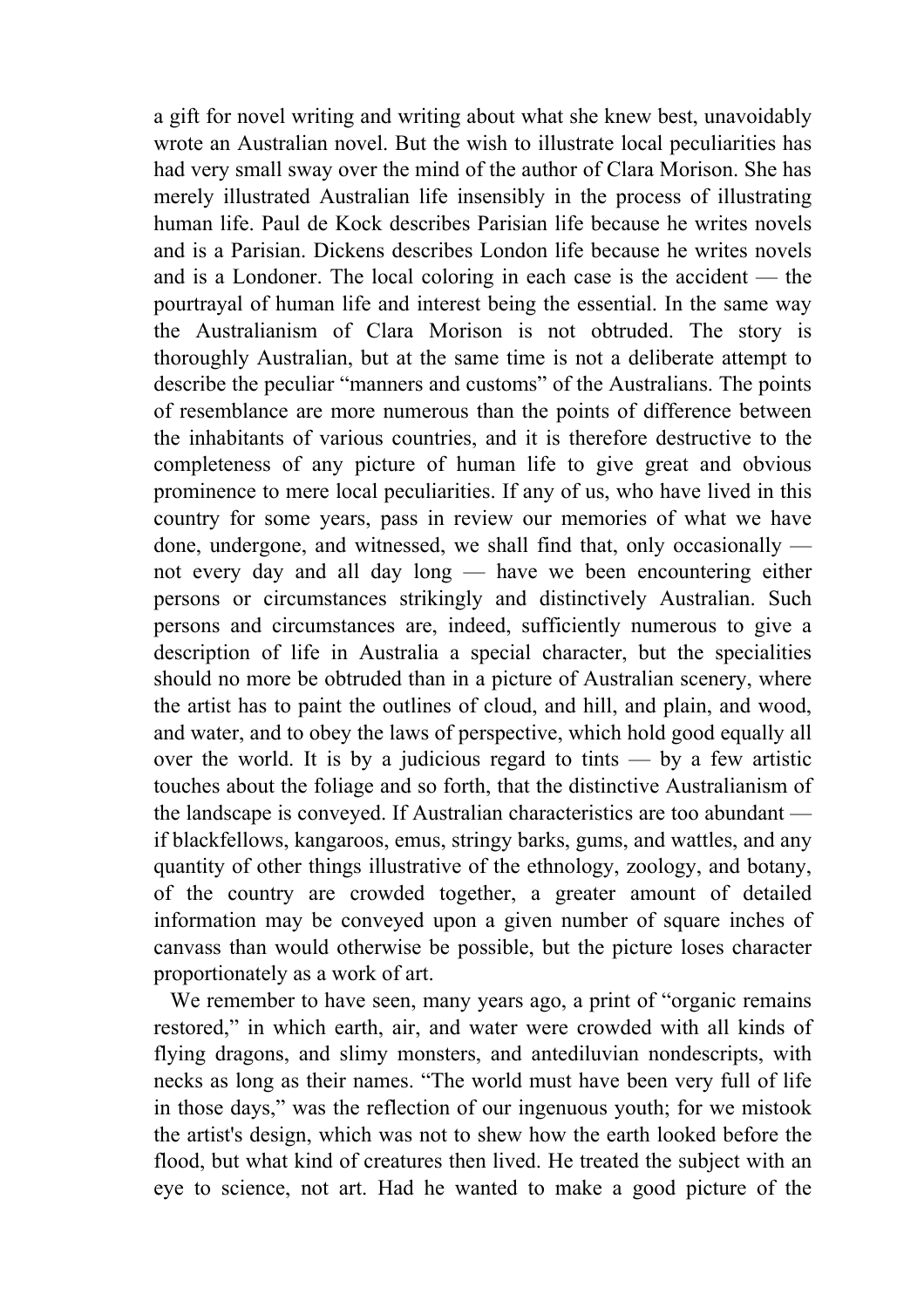antediluvian world, he would have foregone to crowd it with creatures, and perhaps one long neck upreared from the waters of some vast and desolate swamp, and a few enormous tree ferns, would have sufficed to convey to the mind a vivid conception of what sort of a place this globe would have been to live upon in those times. Some stories written deliberately to illustrate national habits remind us, by the unnatural crowding together of local peculiarities, of that engraving of organic remains restored.

 We have dwelt at such length upon this matter, because the fault we point out is one into which the writers of Australian fictions, for many years to come are peculiarly likely to fall, and because it would be fatal to the claims of any story to rank in that higher class of literature, for the possible cultivation of which upon Australian soil we have been contending. From the fault in question Clara Morison is almost entirely exempt. The writer took too vital an interest in the fictitious personages she had created, in the development of their characters, in the furtherance of their fate, and in their mutual relations, to let the grand aims of fiction be subordinated to the desire of working up Australian peculiarities for the information of distant readers.

 Clara Morison, indeed, deals with a time and place so peculiar that it was only necessary for the author to put her people down then and there, and to let them play their parts easily and naturally among the circumstances by which they were surrounded, to ensure the result being a thoroughly and unmistakeably (but not obtrusively) Australian novel.

 South Australia, at the time when the Victorian gold fields "broke out," as the common phrase runs, presented a most remarkable social aspect, well deserving to be recorded, and which has, we think, been put properly upon record only in the pages of Clara Morison. There is something very strange, and strangely alarming too, about the spectacle of a whole population packing up and going away. The men ran from South Australia in 1851 as the sand runs through an hour-glass, and the spectator, watching the rate at which they poured out, regarded absolute emptiness as a necessary consequence immediately to be expected. So far as the men were concerned, indeed, this result almost ensued, and in the midst of that sudden and tremendous social change very few people remained cool enough to feel secure that the ebbing tide would ever flow again. A man who owns fifty thousand pounds worth of land upon the Toorak road fancies he is rich for the rest of his life, and may he ever so think; but if he suddenly found the colony emptying — heard nothing on any side but a panic-stricken cry of ruin! ruin! ruin! to all who remained — saw his friends, his clerks, his workmen, everybody hurrying off as from a plaguestricken place — found that he could not sell for two-pence what he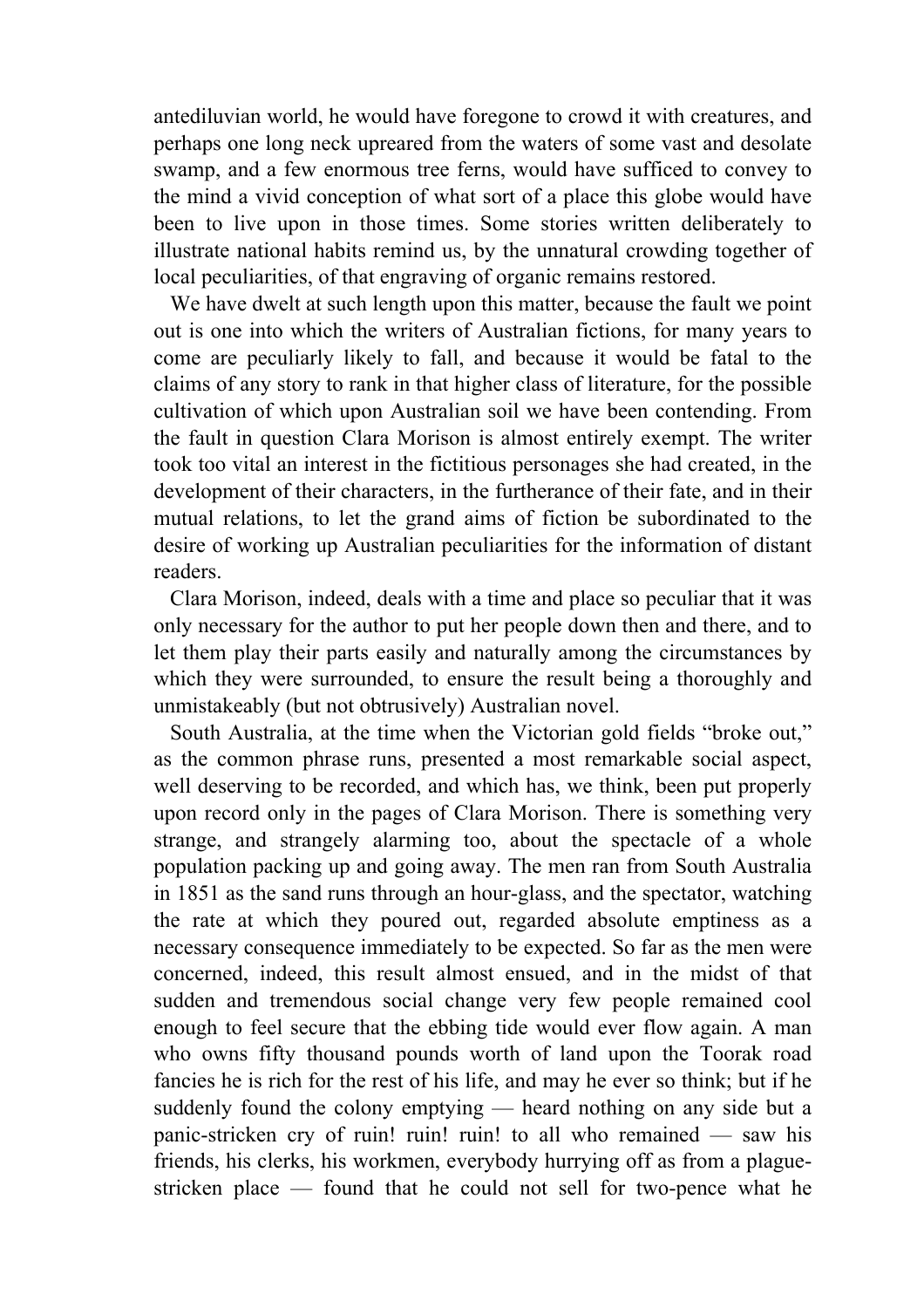thought to be worth a pound — and the whole social structure, which he had accustomed himself to think immutable, breaking up like a wrecked ship among rocks and breakers, he would think himself surrounded by circumstances note worthy, to say the least of them.

 Clara Morison is a young orphan lady, shipped out from the land o' cakes by an eminently respectable uncle, who thinks she may do very well in Adelaide, and is still more definitely persuaded that he can do very well without the cost of her maintenance in the modern Athens. So, with a letter of introduction, a Scotch blessing, and a ten pound note, he ships her off, to sink or swim, with a languid hope that she may swim rather than sink, but considerably preferring that she should sink at a distance than continue swimming longer in the Scottish waters. The description of the voyage out is not one of the best parts of the book, for poor Clara falls into very vulgar company, and the writer of the account seems to have been a little infected by the nature of the scenes and people described. This small episode in the story is, indeed, so far tinged with vulgarity that Mrs. Trollope (in some of her most refined moods) might almost have written it. There is one good point to be noticed in it, however. The few people introduced to us upon the waters are genuine people, with distinct outlines, though themselves common-place and vulgar; we forget them (thankfully) so soon as they are out of sight, but, during the few minutes for which we have to endure them, Mr. Renton, Mr. Macnab, and Miss Waterstone are as distinct and disagreeable as they would be in real life. But one can read contentedly for four minutes of people that it would be horrible torture to be bored with for four months.

 The episodical character of this part of the book is, we think, in some respects, a distinct (though, perhaps, accidental) merit. Hundreds of our readers have experienced how, for ninety days or so, the world contracts within the wooden walls that hem us in during the "passage out," and how, when Australian life fairly begins, those whom we have lived with and quarrelled, and thought so much about, and hated with such preposterous ardour, and who have for a few months so filled the foreground of our stage, pass utterly out of sight. Even in this unprepossessing portion of "Clara Morison" we have indications of the writer's affluence in "characters." The book is crowded with people, but even the supernumeraries, who appear upon the stage and pass off again in the course of the play, possess distinct individualities.

 On arriving in Adelaide, Clara finds that her consignee has lost his wife, and he surmises that the respectable Mr. Morison, of Edinburgh, had heard of this bereavement, and had exported Clara expressly to supply the place of the late Mrs. Campbell. Fortunately for Clara's peace of mind, she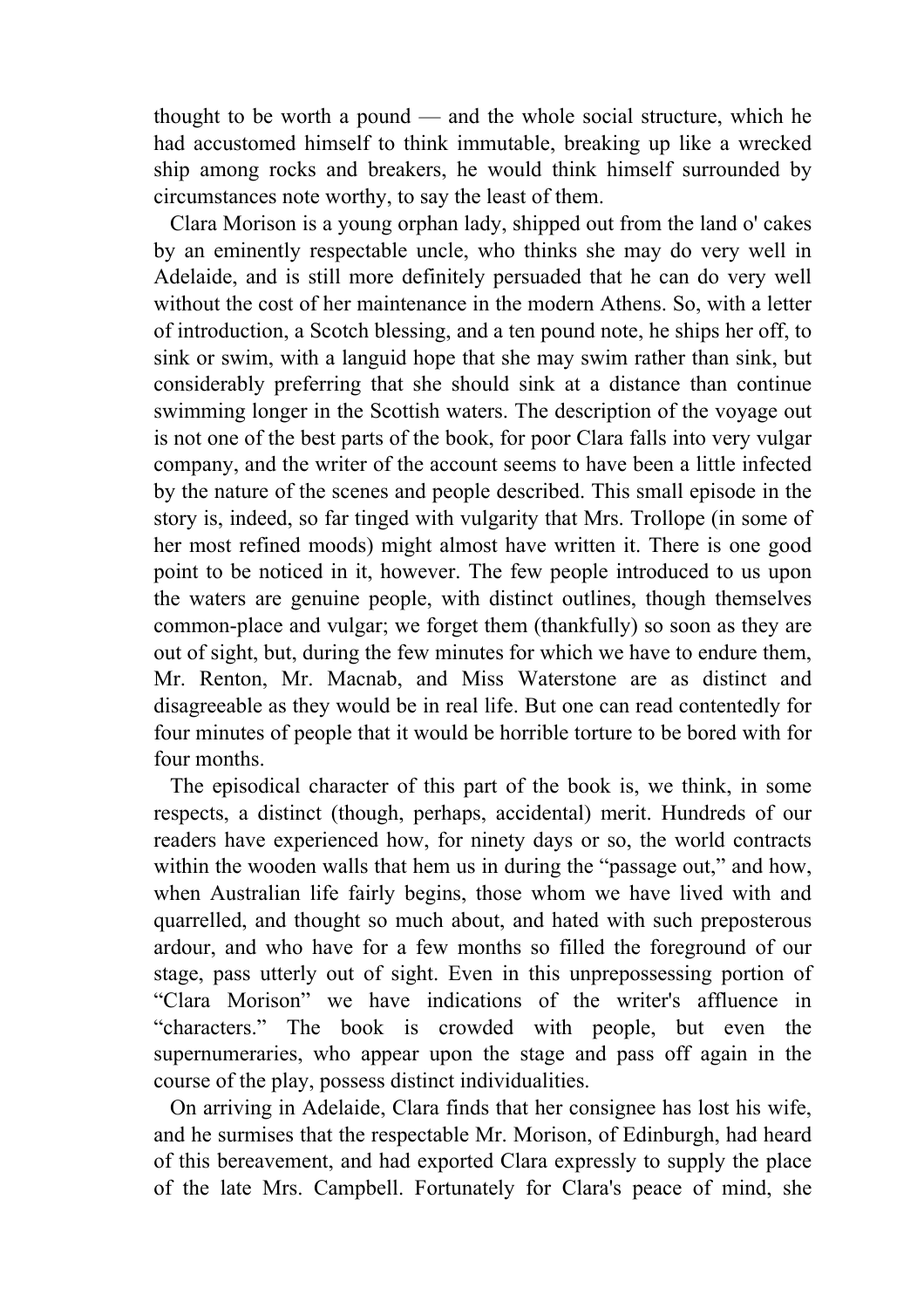remains ignorant of this conjecture, and betakes herself to a boarding house while looking for (of course, alas! poor women!) a governess's situation. In the boarding house Clara and ourselves make the acquaintance of many persons, including the hero — one Mr. Reginald an up-country squatter, who begins talking modern literature, and displaying a highly cultivated mind with a promptitude and pertinacity frightful to contemplate. Clara, however, regarded Mr. Reginald in a more favorable light than we did on first making his acquaintance, insomuch that an hour's vigorous and sustained battery of references to Carlyle, Thackeray, Dickens, Scott, Byron, and others, made a breach in her heart which never closes again till the end of the book, when the ordinary cure for love, matrimony, is administered with, we trust, satisfactory results. There is a great deal to be gone through in the mean time, however, for Mr. Reginald is under engagement to Miss Julia Marston, in England; a discovery which poor Clara makes coincidently with this other, that Mr. Reginald habitually buttons up in his waistcoat all that would make life worth having. Mr. Reginald's sufferings are also acute; for his passion for the absent Julia has subsided a good deal in the course of many years' colonial residence, which she obstinately refuses to share, insisting (without any considerations founded on the price of wool and "the disease called scab in sheep") upon his coming home and living *en grand Seigneur.* Still, he adheres to his contract until Julia bestows upon him what is sometimes the greatest favor which it is in the power of woman to confer upon man — by jilting him.

 Though Mr. Reginald's affections may alone be worth living for, something more substantial is necessary to live on while they are being got ready, and Clara begins the weary task of many lives — the search for suitable work, and finds none. She is not possessed of any considerable store of young lady's accomplishments, and the more sterling kinds of knowledge are in this age and generation lamentably unsaleable when packed up in petticoats. She had not, indeed, entirely neglected "the first duty of woman — that of being pretty," but, as a countervailing disadvantage, she possessed earnest convictions, depth of feeling, and powers of observation and reflection; qualities more or less incompatible with the prevailing English and Turkish ideas of perfect womanhood. Partly on this account, probably, Clara failed to get a governess's situation, and, the ten pound manifestation of Scotch avuncular generosity being exhausted, she was compelled to go to Service as maid-of-all-work to one Mrs. Bantam, a harmless and common-place lady, who, during some months' intercourse, fails to perceive anything remarkable about her domestic. Poetical justice towards Mrs. Bantam is partially satisfied, however, inasmuch as she is victimised by a horrible and strong-minded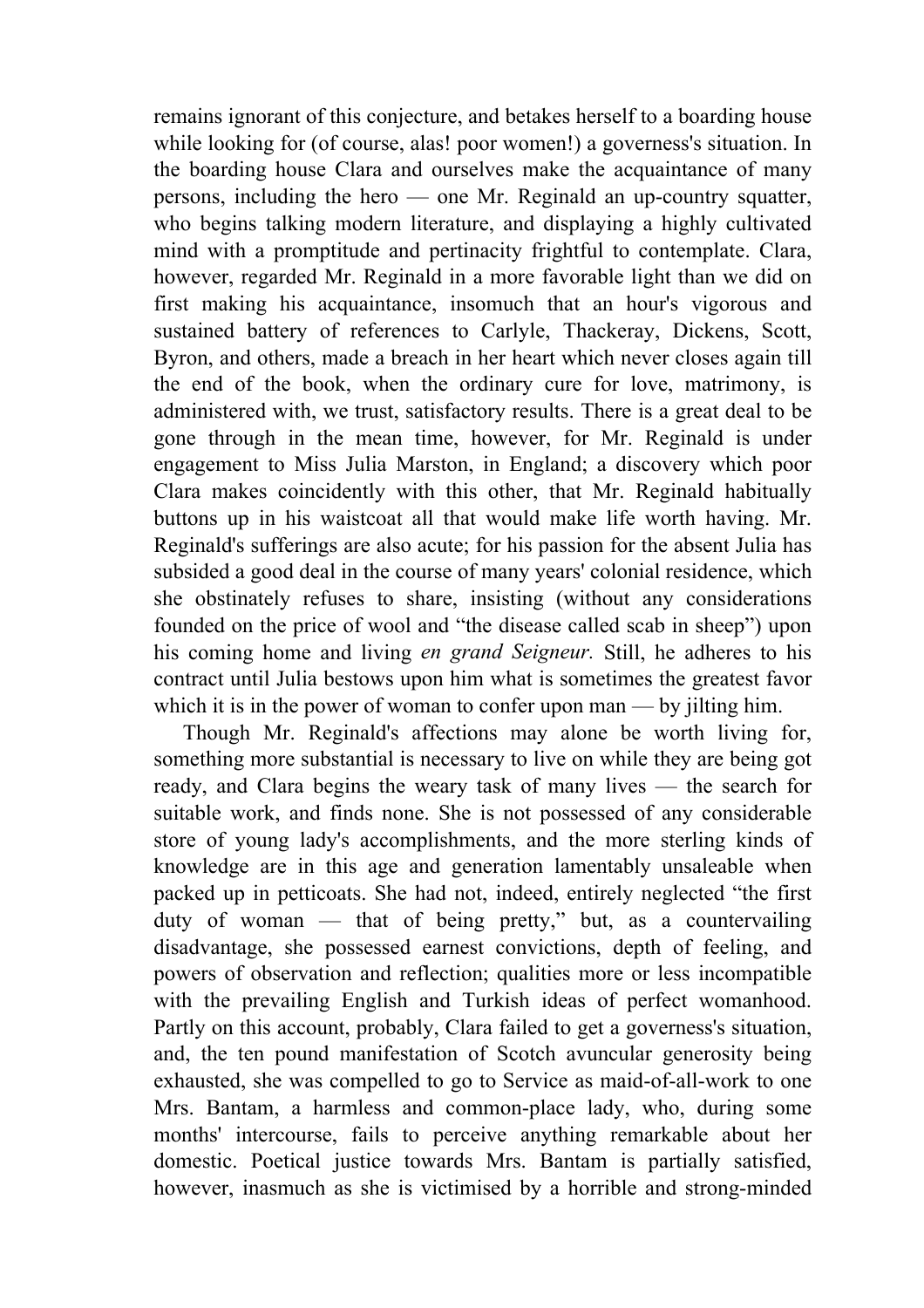Miss Withering (a consignment from home, like Clara), who knows the art of sticking-up people and robbing them of hospitality. To eject this lady from the premises is an object which Mrs. Bantam only accomplishes by the exercise of much domestic scheming and diplomacy. Among other visitors to Mrs. Bantam's are Miss Minnie Hodges, a bright, pleasant, colonial young lady, with a great deal of South Australian patriotism, and who fights fierce battles with Miss Withering and Mr. Reginald, who is very discreet, and endures being waited on by the object of his affections with perfect philosophy, and without betraying anybody.

 It is not till after the gold discoveries, and in the midst of the consequent social convulsions, that Clara falls in with some cousins — Miss Elliotts, whose brothers have gone off to dig, and with whom she remains some time. The domestic pictures in this part of the book are very pleasant indeed. The three cousins are all young ladies with characters, and (the British and Turkish theory to the contrary nothwithstanding) are very likeable persons, well described, and natural, without being common place. Female writers, like the author of Clara Morison, have an advantage in not being afflicted by the necessity, under which most male writers seem to labor, of making all their agreeable feminine characters fit to be fallen in love with by anybody at a moment's notice, like the fascinating young ladies in Mr. Leech's social sketches. It is while Clara remains with the Elliotts that the narrative becomes most characteristically Australian. For, attached to the central thread of story that we have referred to with perhaps a somewhat too disrespectful mirthfulness, there are numberless little fibres leading in all directions, and by aid of these, while following the main story, we almost insensibly imbibe conceptions of the state of society which was peculiar to the time and place.

 Clara does not permanently remain with the Elliotts, however, for she has an unorthodox aversion to dependent inutility, and she and her cousins are all sinfully poor together, and, moreover, the fraternal digging remains inadequately rewarded. So she goes into the bush as a companion to Mrs. Beaufort, a lady in failing health, who — but we cannot stop to introduce to our readers one in a dozen of the people Clara, encounters. Suffice it that poor Mrs. Beaufort's most mistaken idol worship, and the execrable idol whom she believes in, are alike well described, and that there is a great deal of true pathos about the closing scenes of her life.

 We had intended to make some extracts from the pages of Clara Morison, but various considerations, of which that relating to space is the chief, induce us to refrain. Moreover, justice would scarcely be done to the book if it were judged by a few isolated passages. The author has not much of that humorous faculty which produces quaint fancies, descriptions, and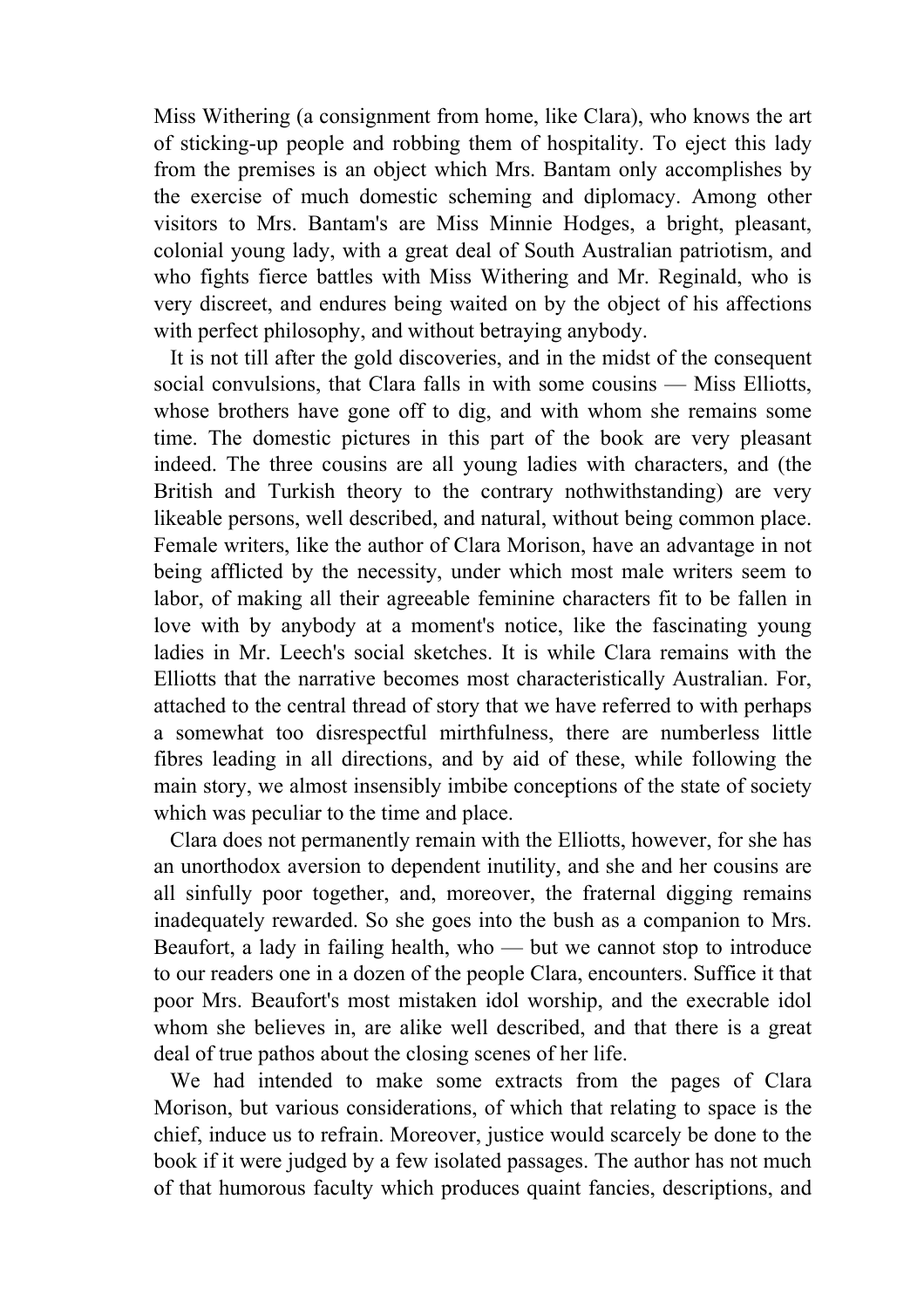forms of expression; nor has she such command over "the sacred source of sympathetic tears" as enables the master spirits of fiction to touch the heart by a few exquisite lines. But we believe that most readers who turn to the book itself, provided they can overcome some disagreeable impressions produced in the earlier pages, and the description of the voyage, and by the abruptness of Mr. Reginald's literary love making —

"Was ever woman in such humor wooed — Was ever woman in such humor won? —

will be inclined to read it to the end. The personages are not mere wooden figures pulled about by perceptible wires, but, with few exceptions, are full of life and truth. The circumstances which control their fates are sustained and seem to follow one another like the events of real life in natural sequence. The private story adjusts itself properly and easily to the public history of the time. The production of this work was no mere mechanical operation; still less was the tale a toy in the hands of the writer. Her whole soul must have been given to it with conscientious earnestness, and she must have had her reward in the enrichment of her world with a group of personages, whom, though the offspring of her own imagination, she undoubtedly and devoutly "believed in" herself, as in a reality.

 A tale of a very different kind is "Martin Beck, or the Australian Settler," by A. Harris. Mr. Harris, long before the publication of Martin Beck, was very favorably known as the author of a little book upon Australia, called "Settlers and Convicts," which appeared about ten years ago in Knight's series of weekly volumes. Mr. Harris was, however, certainly more at home in dealing with fact than with fiction, and Martin Beck, though full of very graphic descriptions of bush life and operations, possesses comparatively little merit as a novel. The story mainly concerns the fortunes of a Lieutenant Bracton and his family, settlers on the Murrumbidgee, and takes its name from their American negro overseer, who is an admirable Crichton as to skill in all kinds of bush work, but, unfortunately, addicted to cattle stealing and vengeance, both which propensities he indulges to such an extent as to compel him to fly and take to bushranging. At length he gets shot by the son of his old employer, and the redundant personages being killed out of the way — the Bracton affairs prosperous — and divers young couples joined together in holy matrimony — the story is brought to an orthodox conclusion. The book is full of incident and adventure — adventures with wild bullocks, adventures with wild blacks, adventures with bushrangers, adventures on land, and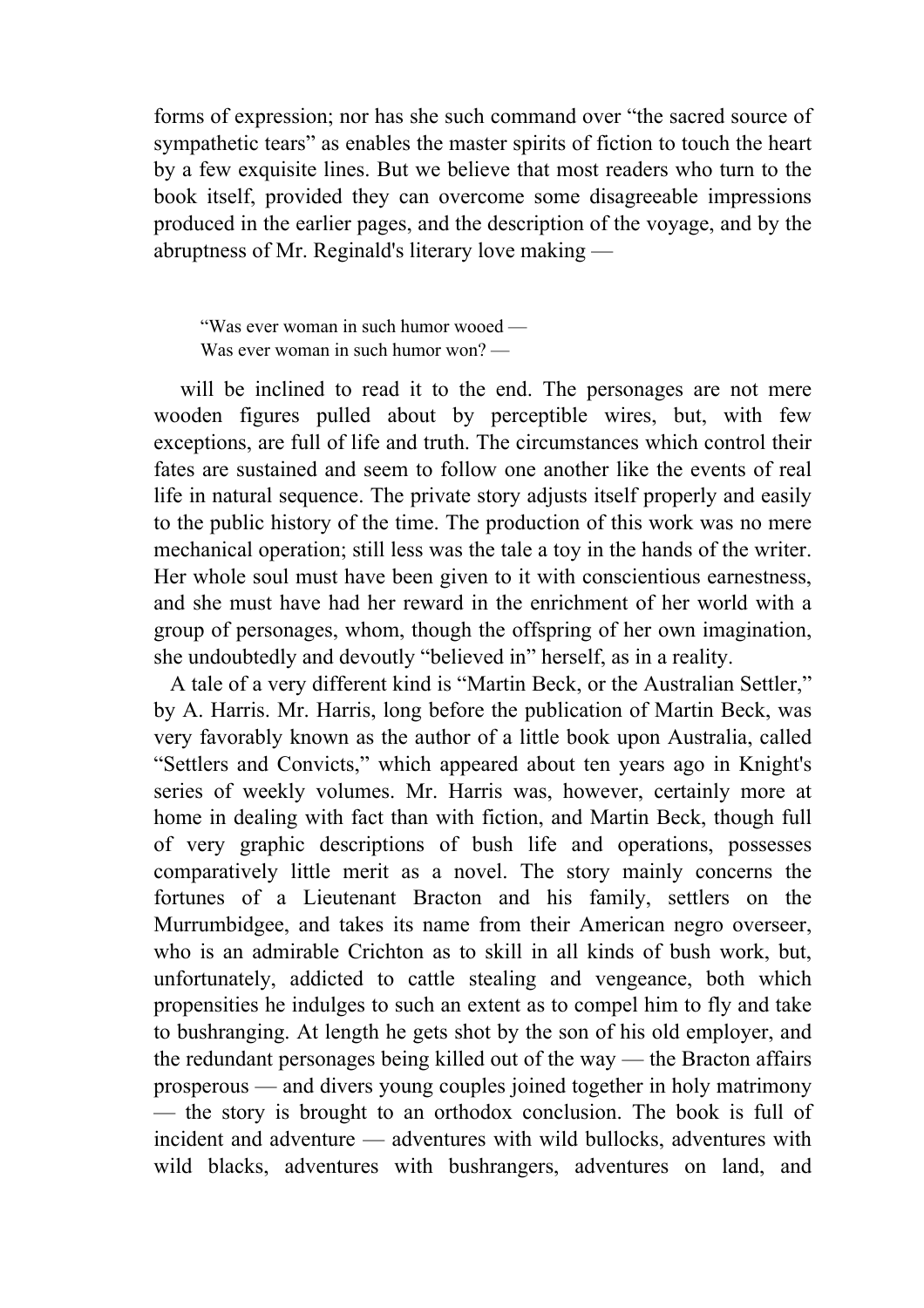adventures on water.

 There are many good descriptions of cattle mustering, and cattle branding, and stockyard making; and the way flocks get scabbed, and drays bogged, and how cattle and sheep are stolen both by black and white practitioners. The story, in fact, is a vehicle for such descriptions; and, though Mr. Harris has perceived the obligation that rests upon the novel writer to delineate characters and to introduce the love-making element into his composition, we do not think he has been very successful in these respects. The heroines are, no doubt, very angelic beings; for, Mr. Harris, who knows them much better than we do, assures us of the fact: and we have already learned, in many hundred novels, what a blessing it is to an old gentleman to have two beautiful girls in his family, both charming and pure minded, but one calm and the other lively. Between the characters of amiable young ladies this is the stock distinction recognised among legions of novelists. We must not overlook, either, Rachel, the wonderful young Jewess, daughter to an old Israelite storekeeper on the Murrumbidgee, where she has learned to talk about the wrongs of her people, after the style of Rebecca, daughter of lsaac of York, and where she has expanded into such marvellous loveliness that for it this pen can write no word adequately expressive. Mary Kable also demands our admiration, particularly as she is a "daughter of the soil;" and it is delightful to know that she, too, was the sunshine of the house she dwelt in. The young men to marry all these young women are Willoughby Bracton, gentleman and whaler; Reuben Kable, cornstalk, and brother to Mary; Mr. Henley, police magistrate; and Charles Bracton, a young medical practitioner, who emigrates just in time to whip up the beautiful Jewess, she having been, it seems, a Christian at heart all along, and no theological difficulties therefore intervening. It is perfectly delightful to find that, in so small a circle, not merely has the adjustment in the number of the sexes been so complete, but that the matrimonial requirements as to age, disposition, &c., of every body are all supplied to a nicety, and nothing over. The dialogue of the book, except perhaps some of the conversations between Martin Beck and his cattlestealing accomplices, is very undramatic. The merit altogether lies in the vivid description given of the externals of Australian bush life. One drawback to the book arises from the fact that it was written after many years' absence from the scenes described. It treats entirely of Australia before the flood, and, being in effect a book of information, loses much of its value by describing things as they were many years ago rather than as they are now. It is not without value, however, as a graphic record of how things were managed some years ago in New South Wales, when convictism was rife, and the assignment system in full operation.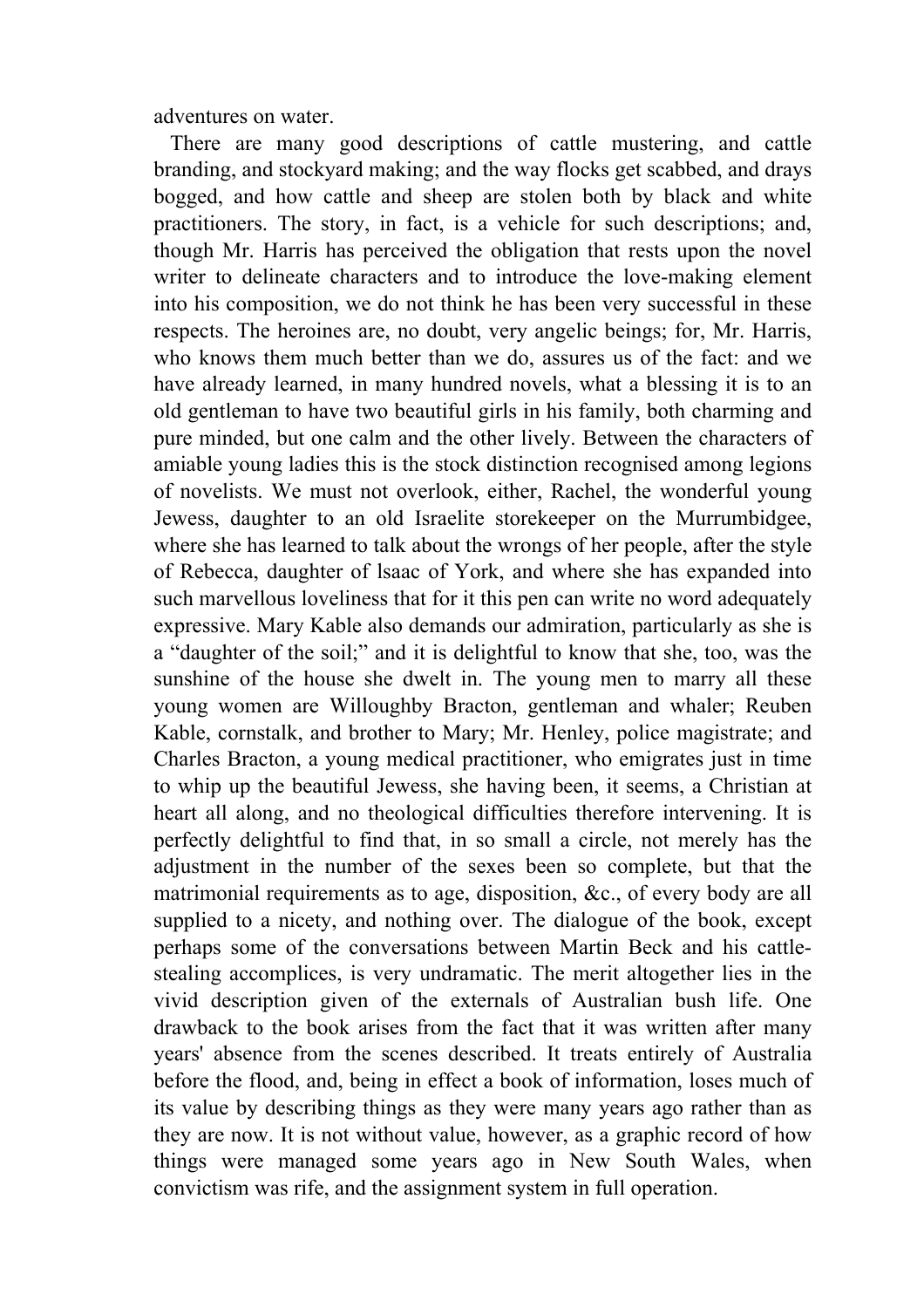Rowcroft's "Tales of the Colonies," a description of life in Van Diemen's Land many years ago, certainly long bore the palm among Australian stories. Though avowedly designed to give intending emigrants information — which is now in a great measure out of date — and though many artistic considerations have been sacrificed to that design, it is a very vigorously written book, full of life and adventure, with many interesting scenes, bold sketches of character, and dashes of humor, about it. Perhaps it received rather more attention than it deserved when it first made its appearance a dozen years ago, for at that time bushrangers and wild Australian cattle were alike unfamiliar to the reading world of London. The prevailing ignorance of affairs at this side of the globe was startlingly great at the other, considering that thence came the ukases of Downing street; and Mr. Rowcroft's clever book took people by surprise. Society was agitated to find that Van Dieman's Land was really an inhabited island, most people having previously only considered it "a place on the map." Used-up readers discovered a new emotion as they read bush stories, colored up to the highest tints compatible with truth, and other people found other sources of interest in the "Tales of the Colonies." Though we cannot read accounts of cattle branding, and that kind of thing, year after year, in successive works, with any great degree of interest, the field which Mr. Rowcroft opened up was so entirely new, and he performed the duties of a describer of external things so well, that it would have been unreasonable to complain much because his book did not possess the dramatic merits of a first-class fiction. Mr. Rowcroft's enterprise in breaking up new ground was duly rewarded. His book had gone through six large editions in 1850, and we know not how many more have been published since.

 In the "Tales of the Colonies" Mr. Rowcroft alternately assumes and ignores dramatic responsibilities just as circumstances render expedient. If it becomes convenient to explain or to argue out of the mouth of one of the personages of the story, that personage's powers of oratory rise with the occasion in a most marvellous way, and he speaks off half a page or a page of well constructed sentences with an accuracy and fluency that the best debater of "the ninety" might envy, and which his previous manifestations of conversational power by no means led us to expect. It would not be fair to apply the laws of dramatic criticism very rigorously to a work which, though in the novel form, purports to have for its chief object the supply of a kind of emigrants' hand-book — now, of course, much injured as a practical guide by the changes years have made. A book setting forth such modest pretensions disarms censure, and compels gratitude for the performance of so much more than the preface promises. It is a very much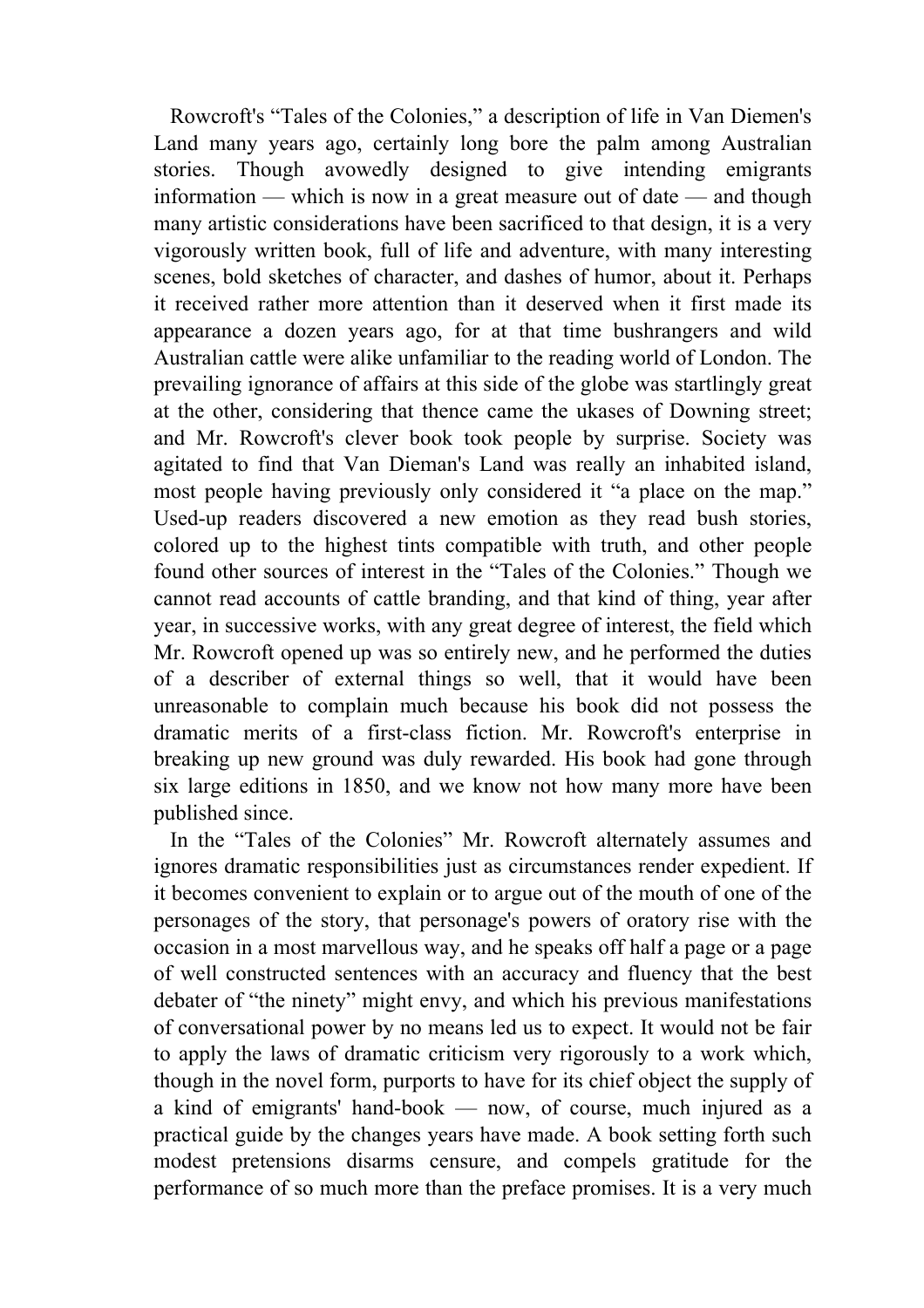better novel than the avowed scheme of its construction would have justified us in expecting, and it is only because its own merit has forced for it an entrance into a rank of literature to which it does not altogether properly belong, that we allude to its dramatic imperfections. Some of the characters, however, are really good. Crab, for instance, though a bit of a caricature, is an excellently sustained personification of inveterate grumbling, and he is, moreover, the type of a class by no means uncommon in this part of the world — men who are continually fattening on the fruits they as continually condemn.

 Mr. Rowcroft has written another story, whereof the scene is partly laid in these colonies: "The Emigrant in search of a Colony;" but in this, even more than in his previous work, the dramatic purpose is subordinated to the design of giving specific information upon all sorts of subjects interesting to emigrants.

 The hero — who, by the way, is in such constant danger of being hanged (now by Lynch law administrators in the slave States, then by pirates at sea, and anon on board a British man of war on suspicion of piracy) that in the end he must have lost all confidence in the powers of hemp — is sent "scuttling" over the world to give information about the different emigration fields to his readers, and to try and clear up for his own satisfaction the mysterious circumstances of his parentage. On one occasion when he is going to be hanged — we forget what for that time a clergyman turns up full of valuable recollections, and — but we will not spoil the interest of possible readers by saying what happens. As a story the book is full of exaggeration and absurdity. For example, near the beginning we have a scene, in the house of Captain Sullivan, intended to illustrate the miseries of keeping up appearances on small means in England, and the tax collectors keep dropping in as fast as they can knock, exactly as they would under similar circumstances in a broad farce at the Adelphi. However, let us not grumble at the book. It is something to get the medicine of fact in an agreeable medium, and although a high-art confectioner may scorn the notion of degrading jelly into the mere vehicle of calomel powders, yet utilitarian philosophy has much to say in support of that subordination of the beautiful to the useful. Moreover, the jelly in which Mr. Rowcroft gives us the medicine above alluded to, though much better than that ordinarily used for such purposes, is hardly good enough to be consumed as a luxury upon its own merits, and is therefore appropriately bestowed where it is.

 Some very good Australian sketches have appeared occasionally in the *Household Words,* and we particularly recommend for perusal two papers entitled, respectively, "The Old Squatter" and "The New Squatter."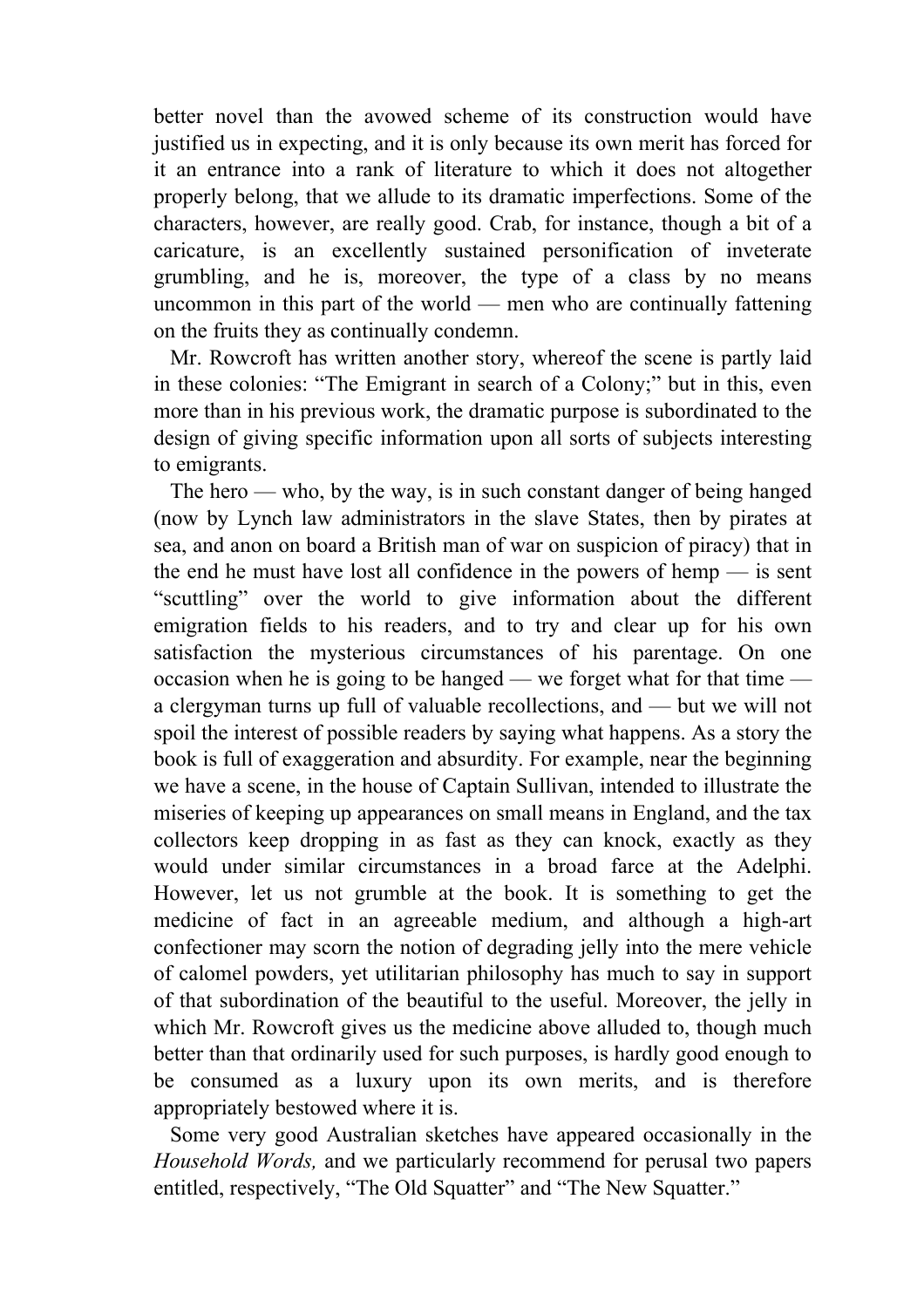In the remote antiquity of sixteen or eighteen years ago, long Tom Scott, the " Old Squatter," came over from Van Dieman's Land, and pushed up into the interior, fighting manfully against difficulties and dangers, and leading a hard, rough life for many years; a true rugged pioneer of civilization. Little thought Long Tom Scott that a worse enemy than blacks or drought, or scab itself — the "New Squatter," destined eventually to take possession of all Tom's territory and flocks and herds, to reap all the harvest of Tom's sowings, to gather all the fair fruit that Tom's toil and perseverance had caused to grow — was standing "douce" and snug in a white apron behind a grocer's counter in Glasgow, even at the time when Tom first pushed up into the interior. Yet so it was; for some years previously little Davy McLeod, ragged callant, out of pure mischief, spattered some dirty water over a decent ballie body, and the ballie, having first caught and cuffed the little vagabond, benevolently tells him that some better employment than dirtying honest people's clothes shall be found for him. So Davy becomes supernumerary boy in the ballie's shop, and works himself up to the dignity of the white apron of the regularly constituted assistant; and he has quiet specs of his own, and does all things prudently, and, finally, with a snug little capital, comes out to Melbourne, and goes cautiously into business, and gradually increases it, and becomes a capitalist, and makes advances (douce good-natured man) to divers of his customers, and gradually draws many persons into his net. Of course, commercial crises overtake the colony, and Davy has to bewail his awfu' losses; but somehow or another, when the storm has blown over, it always turns out that during the panic more property has been sacrificed to him than by him, and so douce Davy swells into a colonial magnate. He is now "The New Squatter;" for many stations and flocks have fallen into his hands in satisfaction of long arrears of debt — the douce honest man knowing well how to put the screw on at the right time, when a debt paid in kind will be paid twice over at least — and one fine day he takes it into his head that a trip into the bush would do him good, and also give him an opportunity for the first time of seeing his nibbling flocks and his "cattle upon a thousand hills." Of course, it need not be told that poor Tom Scott's run has been one of douce Davy's peaceable and easy conquests. On that run the old and new squatter casually meet — the ruined man, gaunt and grisly with toiling and fighting for years to break in the wilderness for the other's enjoyment — douce Davy, sleek and fat, and filled with the comfortable sense of large possessions. Tom gives Davy a piece of his mind, accompanied with such vigourous gesticulation as make that amiable gentlemen shiver down to the tips of his toes, and then strides away into the bush, and we know him no more. As for douce Davy, we presume he